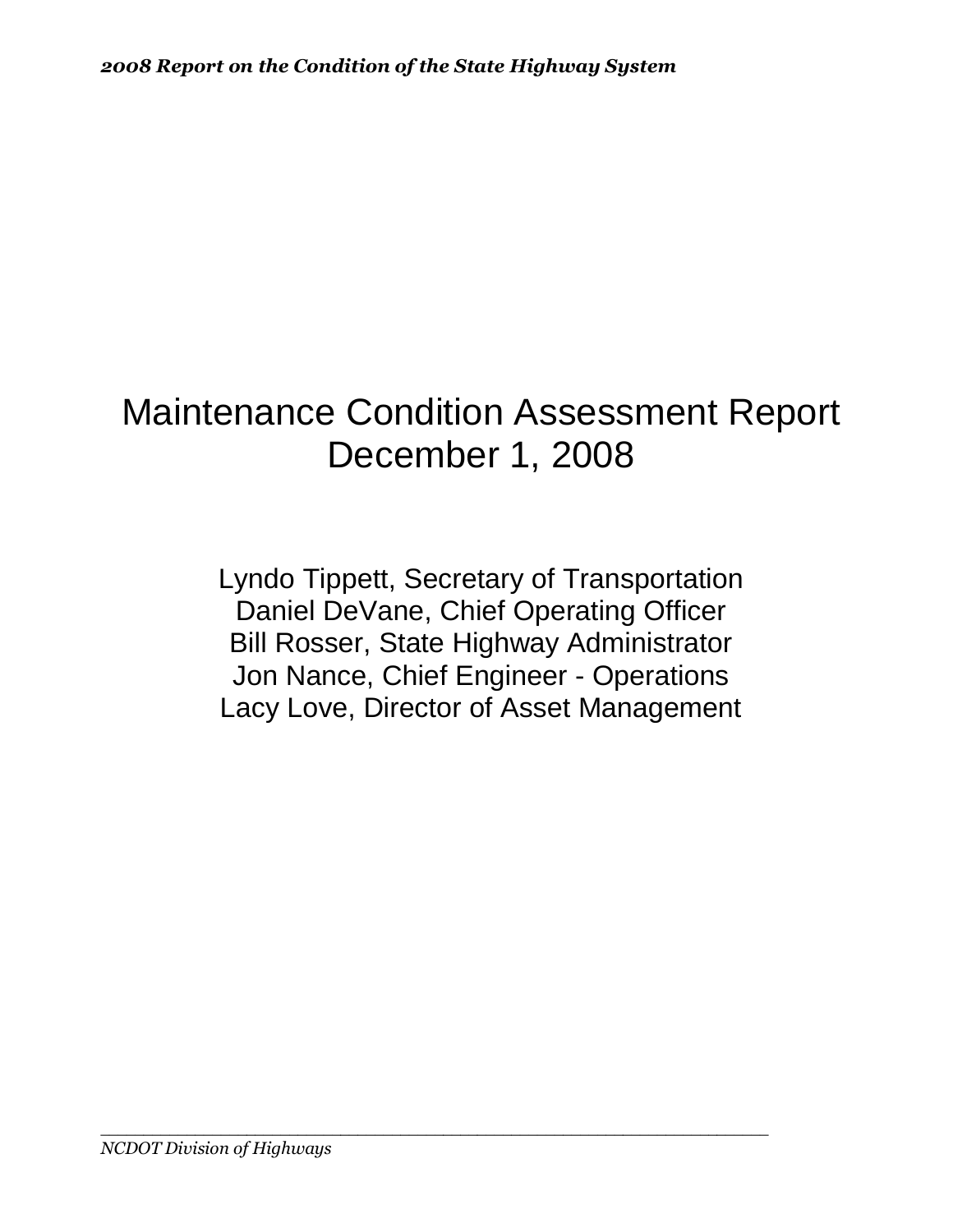# Acknowledgements

The Division of Highways wishes to acknowledge the contributions of those individuals within the State Road Maintenance Unit, the Pavement Management Unit, the Bridge Management Unit, the Roadside Environmental Unit and the 14 Transportation Divisions for their assistance in providing the survey data and the contents of this report.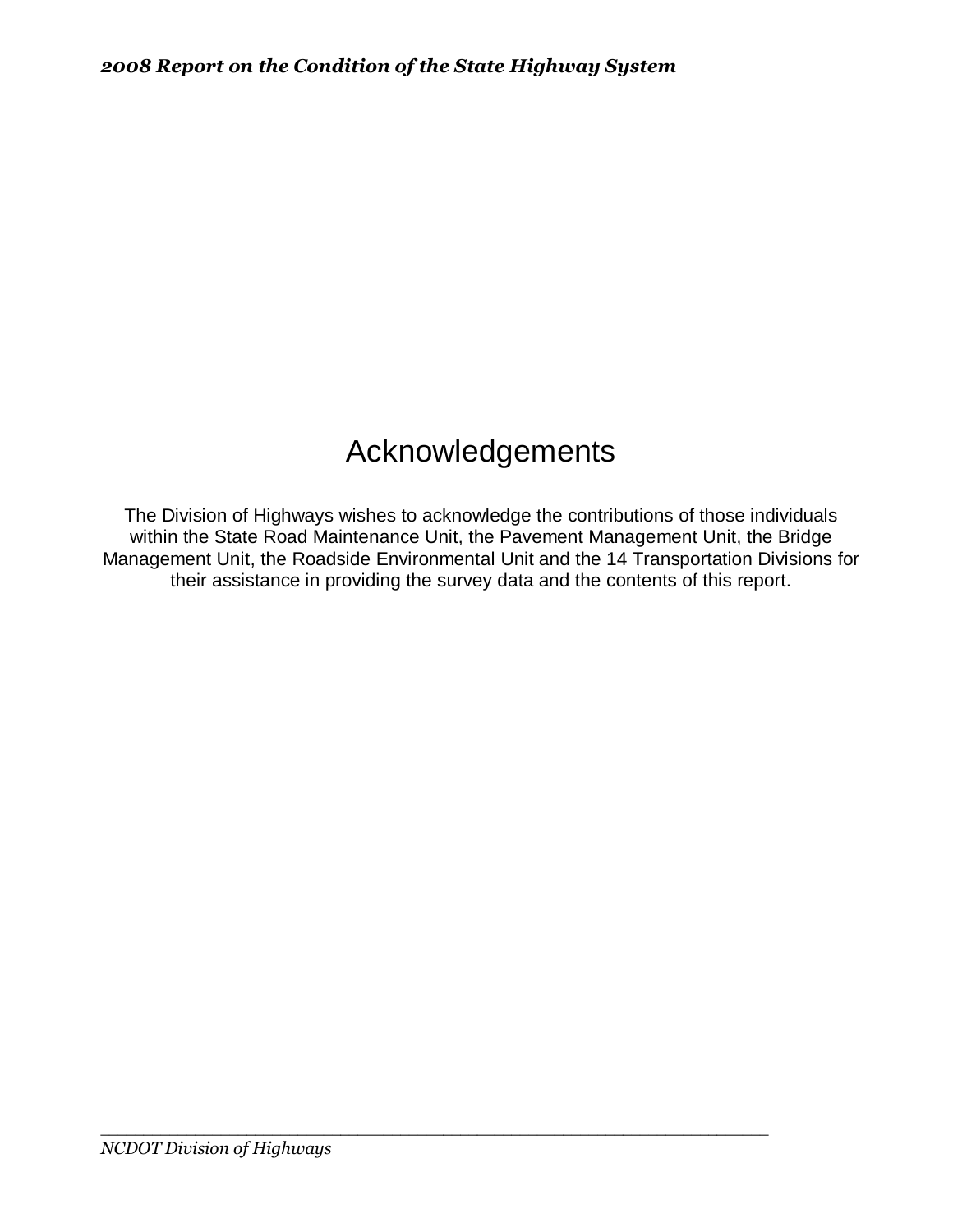#### Table of Contents

 Page Number Executive Summary **1** A - Introduction 5 B - Requirements and Methodologies 13 C - Roadway Maintenance 17 C.1 Recurring Programs 17<br>
C.2 Performance Based Programs 17 Performance Based Programs 17 C.3 Pavement Maintenance 19 C.4 Survey Findings 19 D – Bridge Maintenance 20 D.1 Recurring Programs 20<br>
D.2 Performance Based Activities 20 Performance Based Activities 20 D.3 Large Pipes and Culverts 21 D.4 Bridge Preservation 22 D.5 Bridge Rehabilitation 22 E - Highway System Operations 23 E.1 Traffic Signal Systems Maintenance 23 E.2 ITS Devices 25 F - Pavements 27 F.1 Pavement Preservation 28 F.2 Contract Resurfacing 30 F.3 Pavement Rehabilitation **F.3** Pavement Rehabilitation G – Summary and Conclusions 32 Appendix 35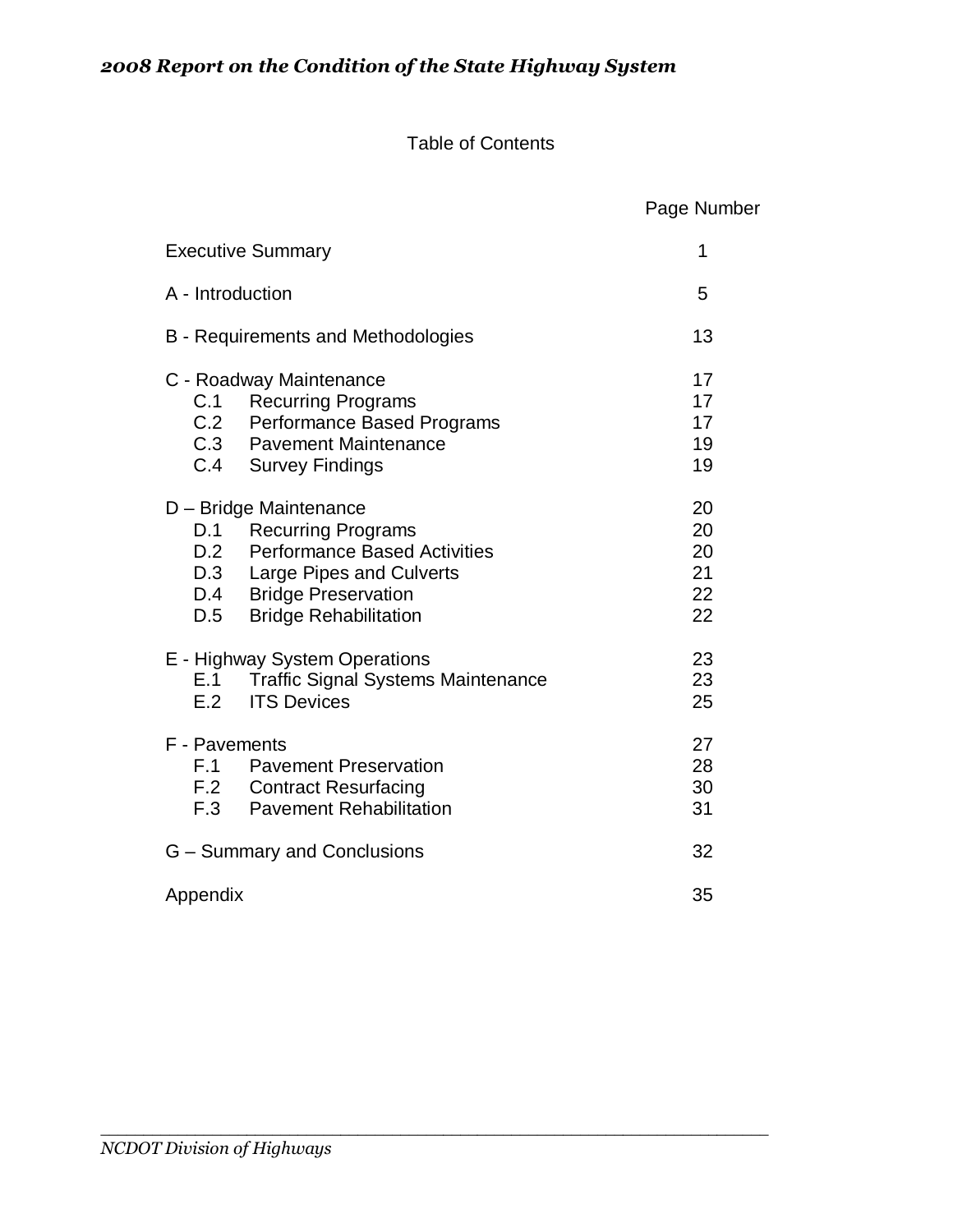## **EXECUTIVE SUMMARY**

## **Introduction**

The North Carolina Department of Transportation has surveyed and evaluated the condition of the state's highway infrastructure. The purpose of this report is to provide the results of the survey, describe the current condition of the highway infrastructure, and estimate the funding needed to meet and sustain the established performance standards for routine maintenance and highway operations, system preservation, contract resurfacing and rehabilitation.

North Carolina's highway system consists of 79,261 miles of roadway and 18,018 structures. The Division of Highways within the Department of Transportation is responsible for maintaining this system. Since the 1989 Highway Trust Fund was enacted, the number of lane miles of North Carolina's paved highway system has increased by 24%; during the same time, bridge deck area has grown by 29%. While the system continues to grow, the traditional highway maintenance funds have increased, but not enough to keep up with inflation and system growth. Over the past year, there have been unprecedented increases in asphalt cement and other construction related materials.

Recognizing this gap between available funding and maintenance needs, the North Carolina General Assembly and the Department have worked together to not only increase maintenance funds, but to also find non-traditional funding sources to decrease this gap. Starting with the 2001 Session of the General Assembly, several alternative methods of funding maintenance have been identified. These alternative methods included the ability to use Highway Trust Fund cash balances to address highway maintenance and operation needs through Senate Bill 1005 (SB 1005) and North Carolina Moving Ahead! (NCMA) and to begin shifting the secondary road construction program from a paving program to a safety and modernization program. Thanks to these alternative methods, the Department has had the opportunity to improve the safety and maintenance condition on the highway system. However, with the expiration of SB 1005 and NCMA, additional funding sources will be needed to sustain the gains accomplished by these initiatives.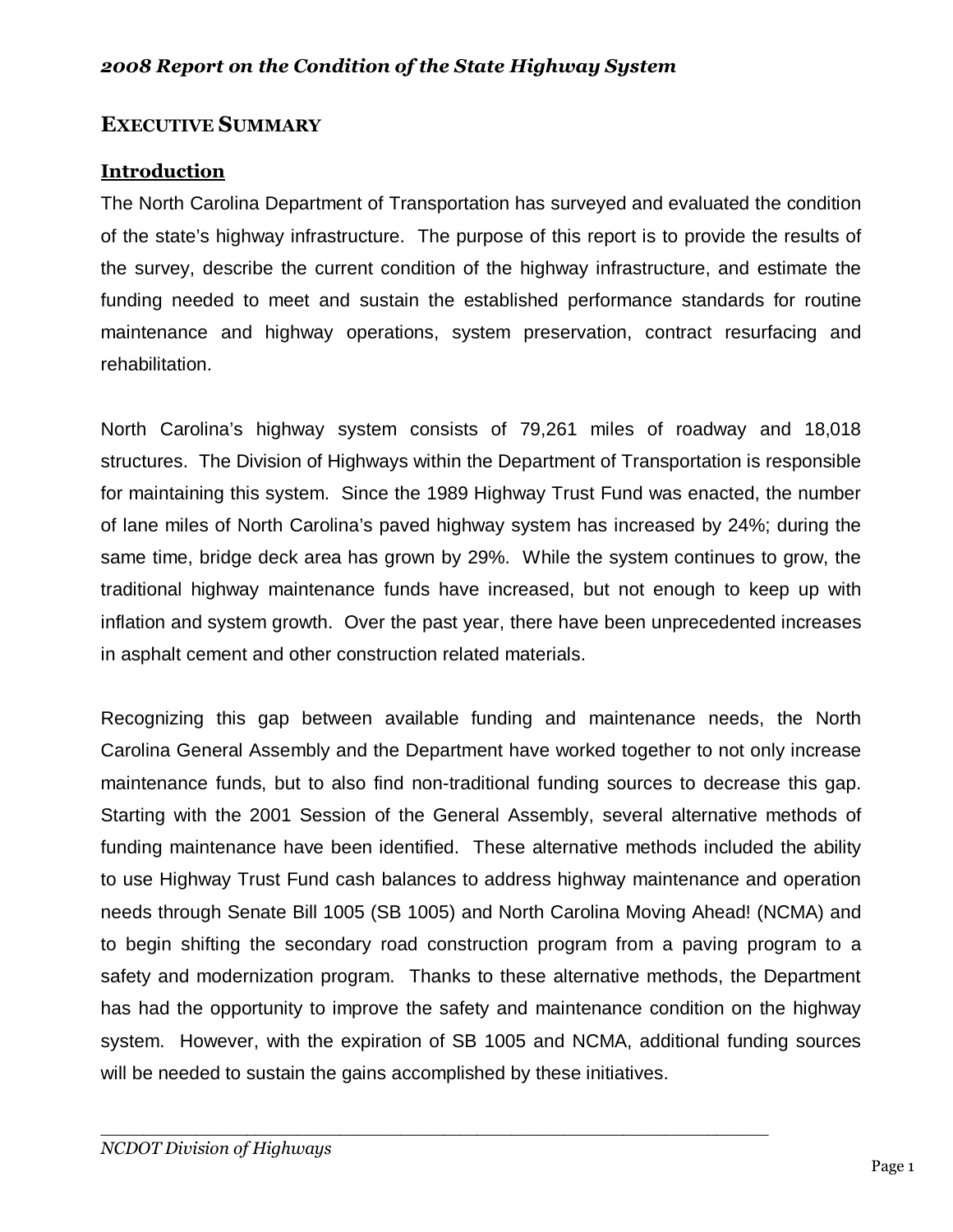In addition, the Department has taken advantage of the flexibility in the Federal-Aid funding allotments to address highway maintenance and operational programs. The Transportation Improvement Program (TIP) includes approximately \$ 44.6 Million per year to address existing programs areas. These non-traditional funding sources have been included in this report and the maintenance needs identified take into consideration the availability of these dollars.

## **Long Range Plans for Transportation Needs**

In 2004, the Board of Transportation adopted a 25-year, long range transportation plan. This plan provides a blue print for greater investment in maintenance, preservation and modernization of the state's existing highway system. Through extensive public outreach, the Department worked to develop a plan which meets the total transportation demands of the 21<sup>st</sup> Century. The plan's Recommended Investment Scenario suggests the Department meet an additional 10% of its maintenance and preservation needs and nearly 25% more of its infrastructure modernization needs. The plan identifies three levels of transportation facilities: Statewide facilities such as interstates and major primary routes, Regional facilities such as NC and US routes, and Sub-regional facilities such as secondary roads. The designation of these three facility types allows DOT to focus its maintenance dollars on the highest priority systems with the largest volumes of traffic.

## **Legislative Requirement**

Beginning in 1998, the North Carolina General Assembly required the Department to report on the maintenance condition and funding needs of the state highway system. In 2007 this legislation was modified and now requires NCDOT to establish performance standards for the maintenance and operation of the state highway system and report on the findings in a maintenance condition survey. The report is to provide quantitative and qualitative descriptions of the condition of the system and provide estimates of the following:

(1) The annual cost to meet and sustain the established performance standards for the primary and secondary highway system, to include: (i) routine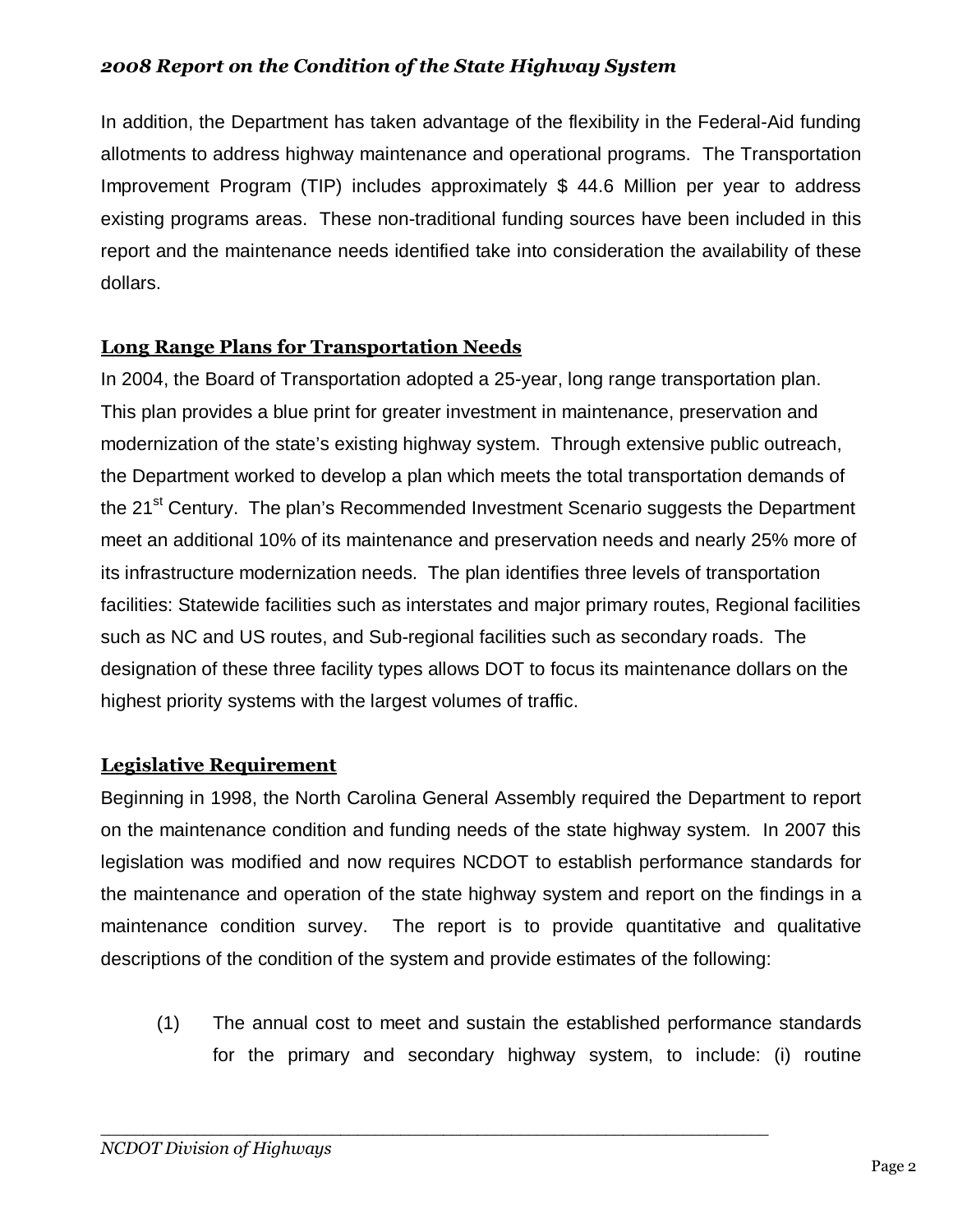maintenance and operations, (ii) system preservation, and (iii) pavement and bridge rehabilitation.

(2) Projected system condition and corresponding optimal funding requirements for a seven-year plan to sustain established performance standards.

The revised statute also requires that on the basis of the report, the Department of Transportation develop a statewide annual maintenance program for the state highway system for funds available, which will be subject to the approval of the Board of Transportation and is consistent with performance standards.

The report on the condition of the state highway system and maintenance funding needs is to be presented to the Joint Legislative Transportation Oversight Committee by December 31 of each even-numbered year.

## **Survey Results**

Three comprehensive statewide surveys were used to evaluate the condition of the state highway system: (1) the Maintenance Condition Survey, (2) the Bridge Condition Survey, and (3) the Pavement Condition Survey. These surveys reveal that while some of the highway features meet the established performance standards, many do not. In accordance with the legislative requirements, the Department has estimated the cost to meet and sustain these performance standards and project the optimal funding requirements for a seven year period. The costs for the first year of the funding plan are as follows:

## **Roadway Maintenance**

The annual cost of routine maintenance in order to meet the established performance standards is \$ 748.48 Million.

## **Bridge Maintenance and Preservation**

The cost of routine bridge maintenance in order to meet the established performance standards is \$ 89.12 Million and preservation is \$25.85 Million.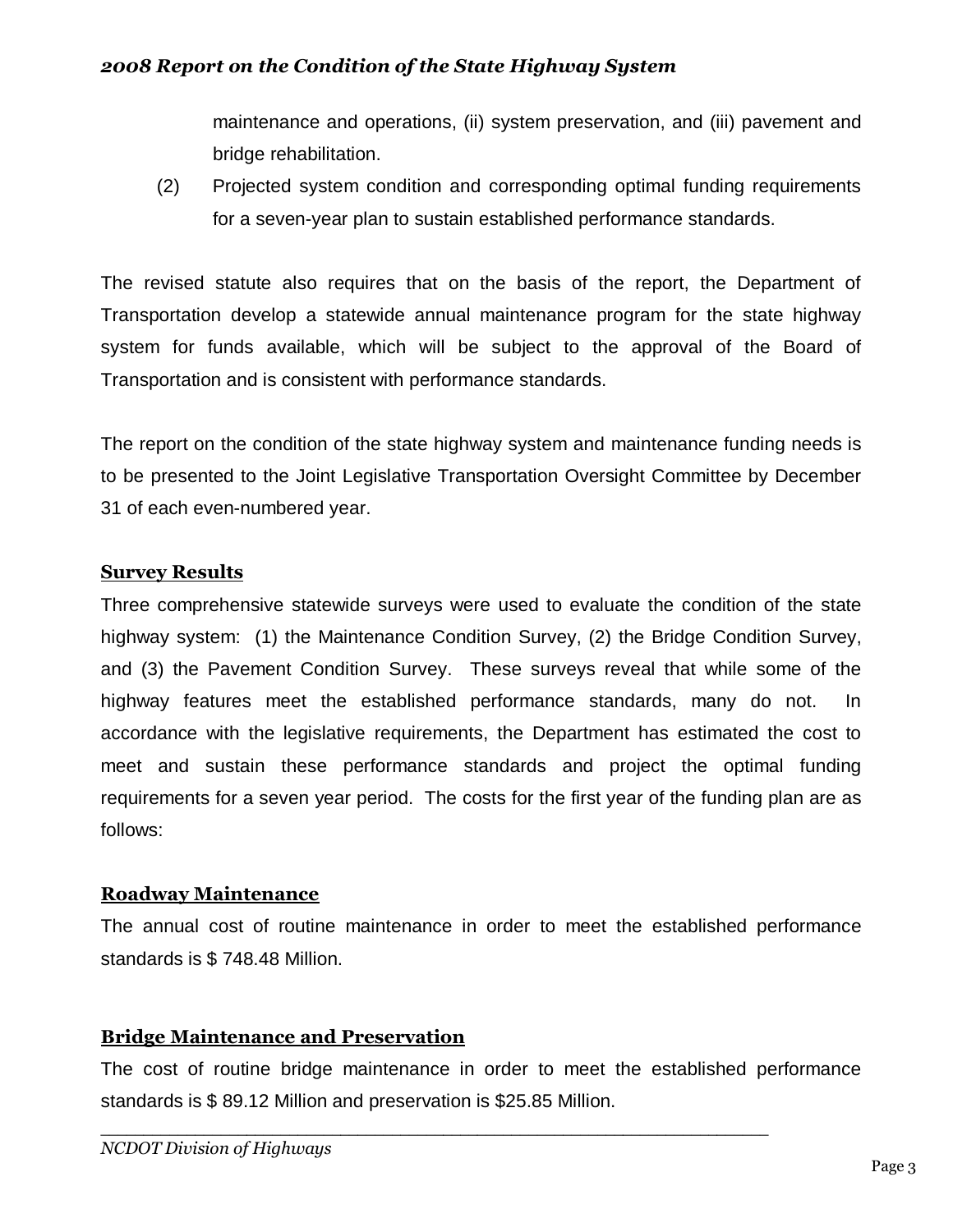## **Highway Operations**

The cost of operating the state's 8800 traffic signals and various Intelligent Transportation System devices is \$ 70.01 Million.

## **Pavement Preservation and Contract Resurfacing**

The annual cost of pavement preservation activities is \$283.11 Million and resurfacing is \$443.85 Million.

## **Disasters and Emergencies**

Recent years have been kind to North Carolina and there have been very few major storms, but this can change at any moment. North Carolina's volatile weather means that a major hurricane, flood, or a severe statewide winter weather event could strike. The annual anticipated need for disasters and emergencies is \$15 Million.

## **Total Maintenance and Preservation Funding Need**

The total maintenance funding need for FY 2009-2010 is \$1,675.42 Million.

## **Pavement and Bridge Rehabilitation**

The cost of pavement and bridge rehabilitation is \$ 407.51 Million.

## **Comprehensive Management and Investment Approach**

North Carolina stands at a cross roads of funding and system condition. This means that as funding remains constant system condition will begin to drop to unacceptable levels jeopardizing the safety and mobility of North Carolina's citizens. Additionally, maintenance funding alone will not restore some asset types that have fallen into poor condition. A comprehensive, balanced funding program of maintenance, preservation, rehabilitation, and replacement is necessary to operate and maintain the highway system at an acceptable condition.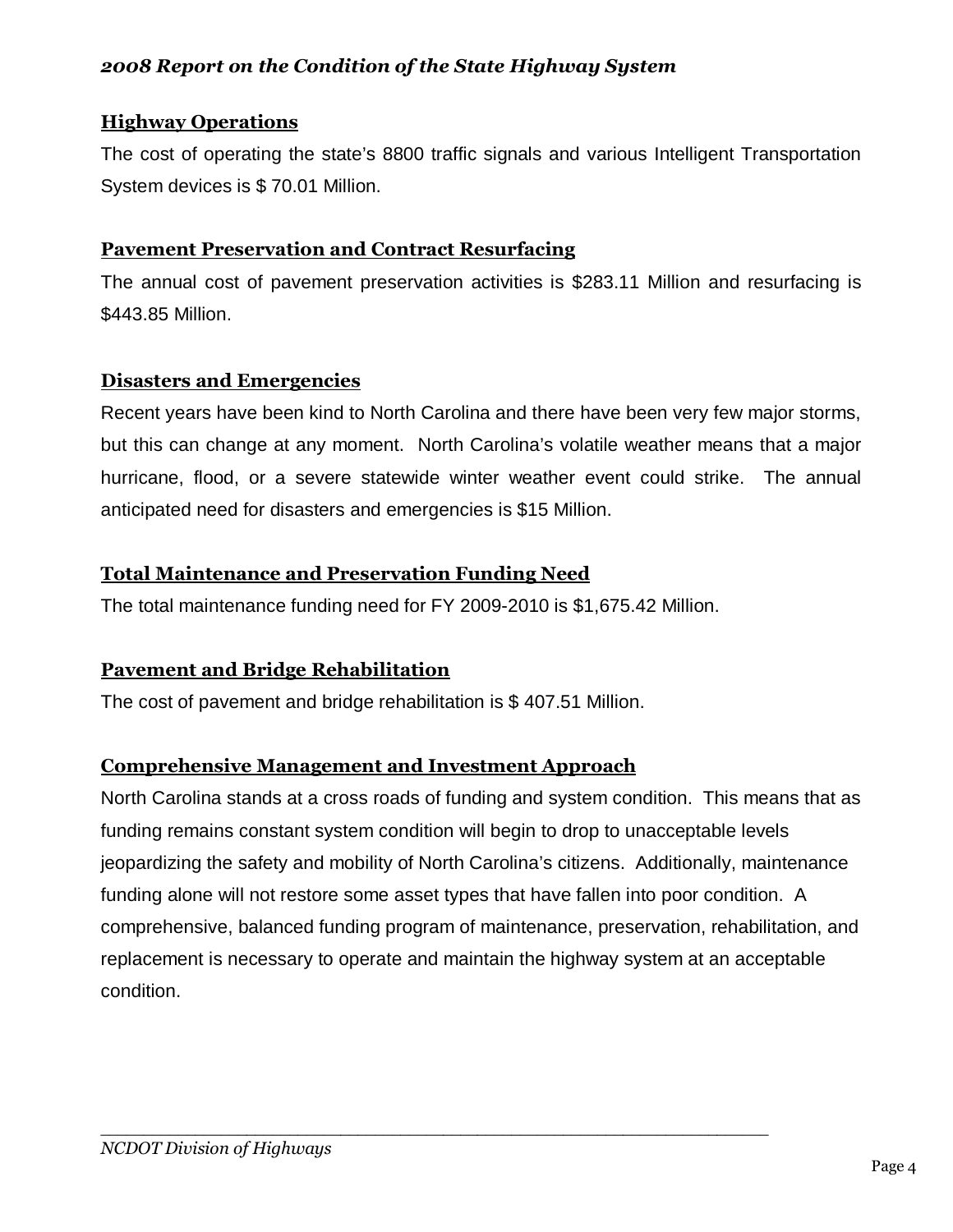## **2008 REPORT ON THE CONDITION OF THE STATE HIGHWAY SYSTEM**

## **A - INTRODUCTION**

#### **Background**

Since 1998, as required by G.S. 136-44.3, the North Carolina Department of Transportation (NCDOT) has submitted a report to the Joint Legislative Transportation Oversight Committee on the condition of the state system's roads and bridges and the funding level needed to maintain this system at a reasonable level of service. These reports have also estimated the cost to resurface the state system on a specific frequency as well as estimated the cost to eliminate the maintenance and resurfacing backlogs.

The 2007 session of the General Assembly revised General Statute 136-44.3 to require NCDOT to report the annual cost to meet and sustain established performance standards and to project the system condition and optimal funding requirements for a 7-year period. This document, the "2008 Maintenance Condition and Funding Needs for the North Carolina State Highway System", is intended to satisfy these requirements. This report is also intended to provide a clear link between maintenance objectives, activities, and service levels with budget and actual performance targets.

## **Highway System Growth**

North Carolina has seen significantly increased growth in its highway system for over the last 20 years. Currently the system consists of 79,261 miles of roadway and 17,848 structures. Over the past 10 years, the number of paved lane miles has increased by almost 11% and the square footage of bridge deck area has grown by over 23%. As illustrated in Figures 1 and 2 the system continues to increase as roads are widened and new roads and bridges are constructed. Appendix A also lists the mileage and bridge deck area totals for the past 10 years.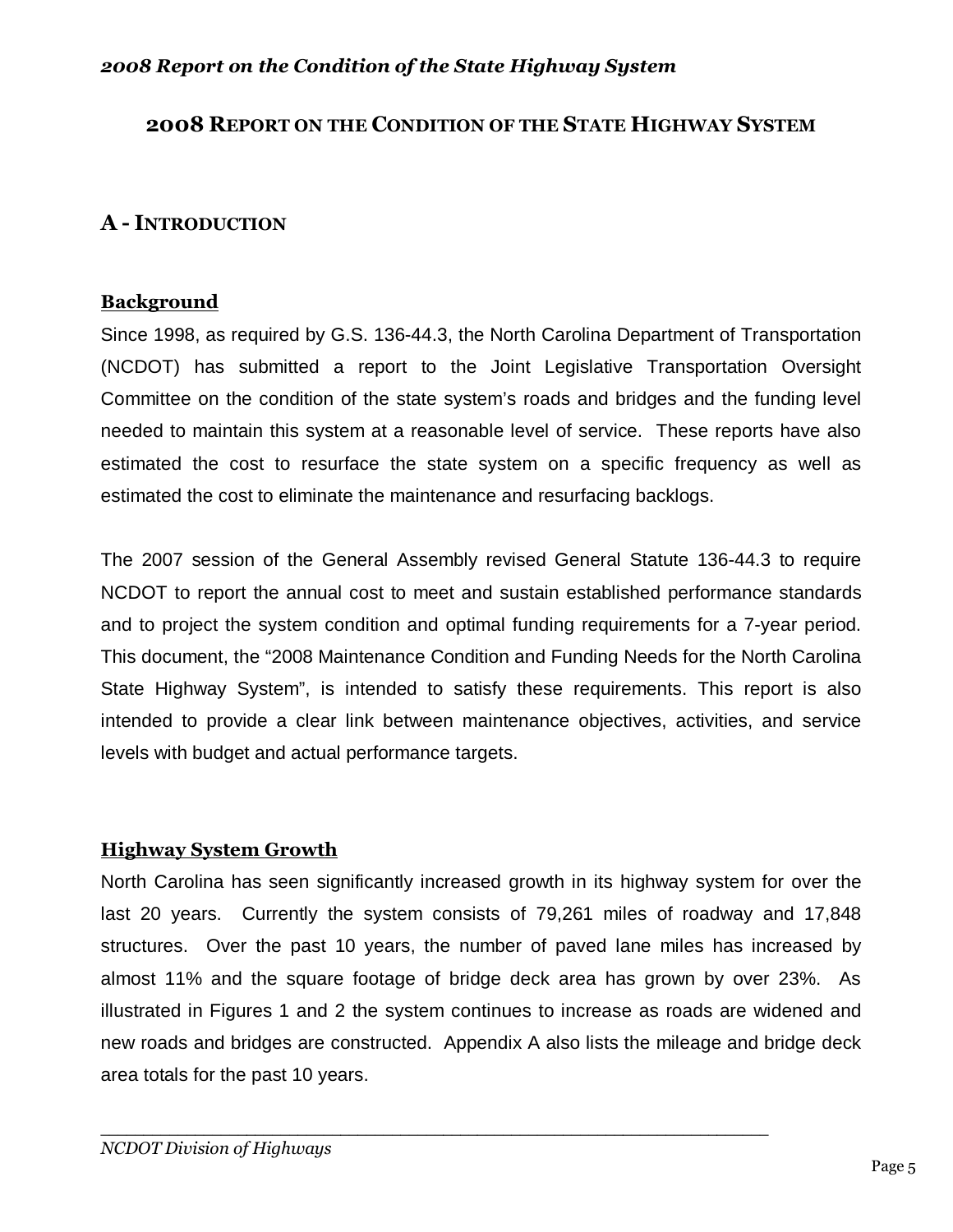

**Figure 1 - Paved Lane Mileage Growth** 



**Figure 2 - Bridge Deck Surface Area Growth**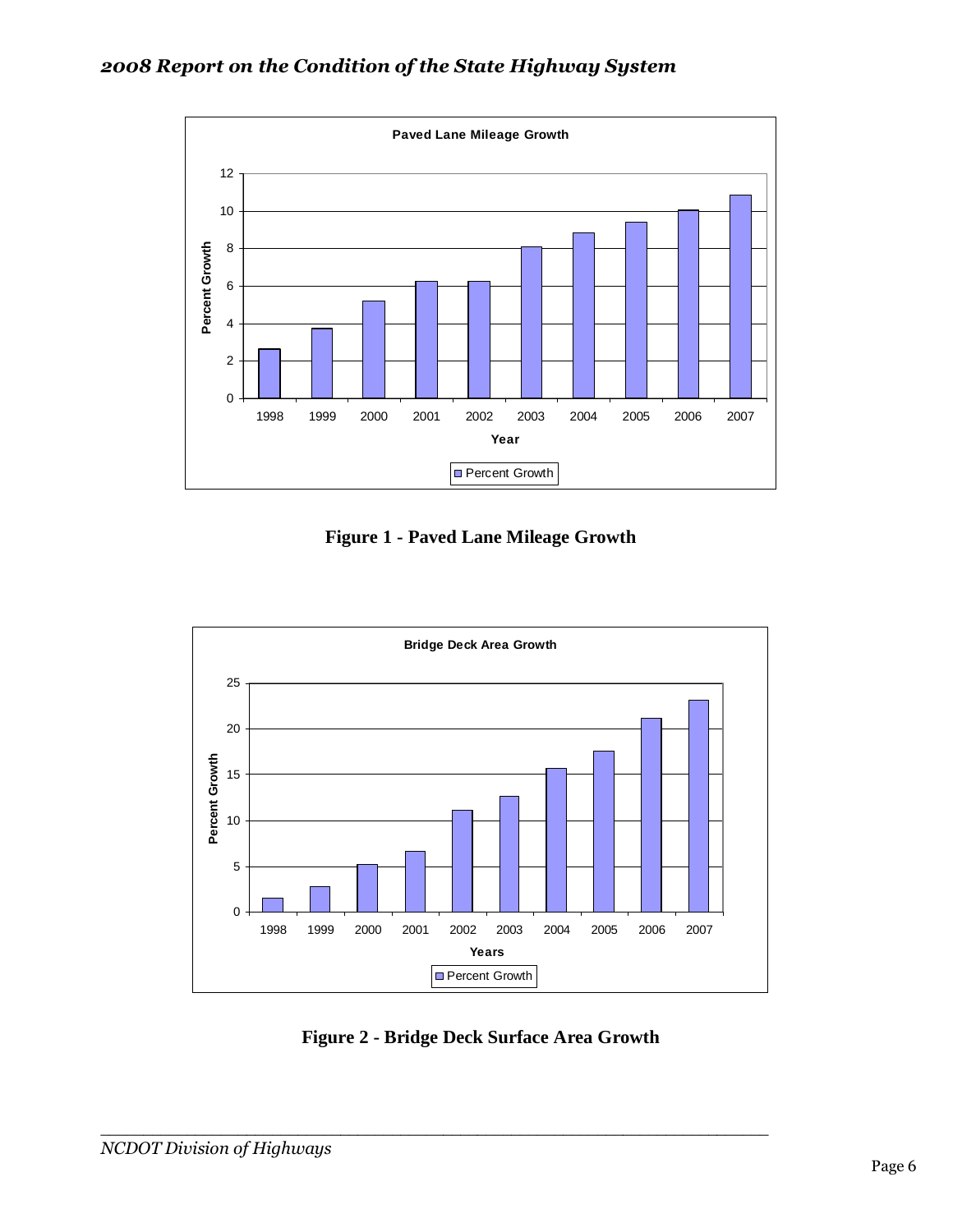In addition to the steady increase in the paved system, vehicular travel has also risen at an exponential rate. During this same 10-year period, vehicle miles traveled increased by over 26% while the paved lane miles have only increased by 11% as indicated in Figure 3. In other words, traffic volumes have increased by more than two and a half times as much as the travel lanes needed to carry them. This increase places a heavier burden on the existing infrastructure due to increased truck traffic as well as heavier trucks. This coupled with a greater volume of cars, leads to congestion which increases travel times and wastes fuel. All of these factors accentuate the need for adequate maintenance funding to address highway system maintenance and operations and the added deterioration created by the increase in traffic.



**Figure 3 – Percentage Trends of System Inventory and Traffic Volumes**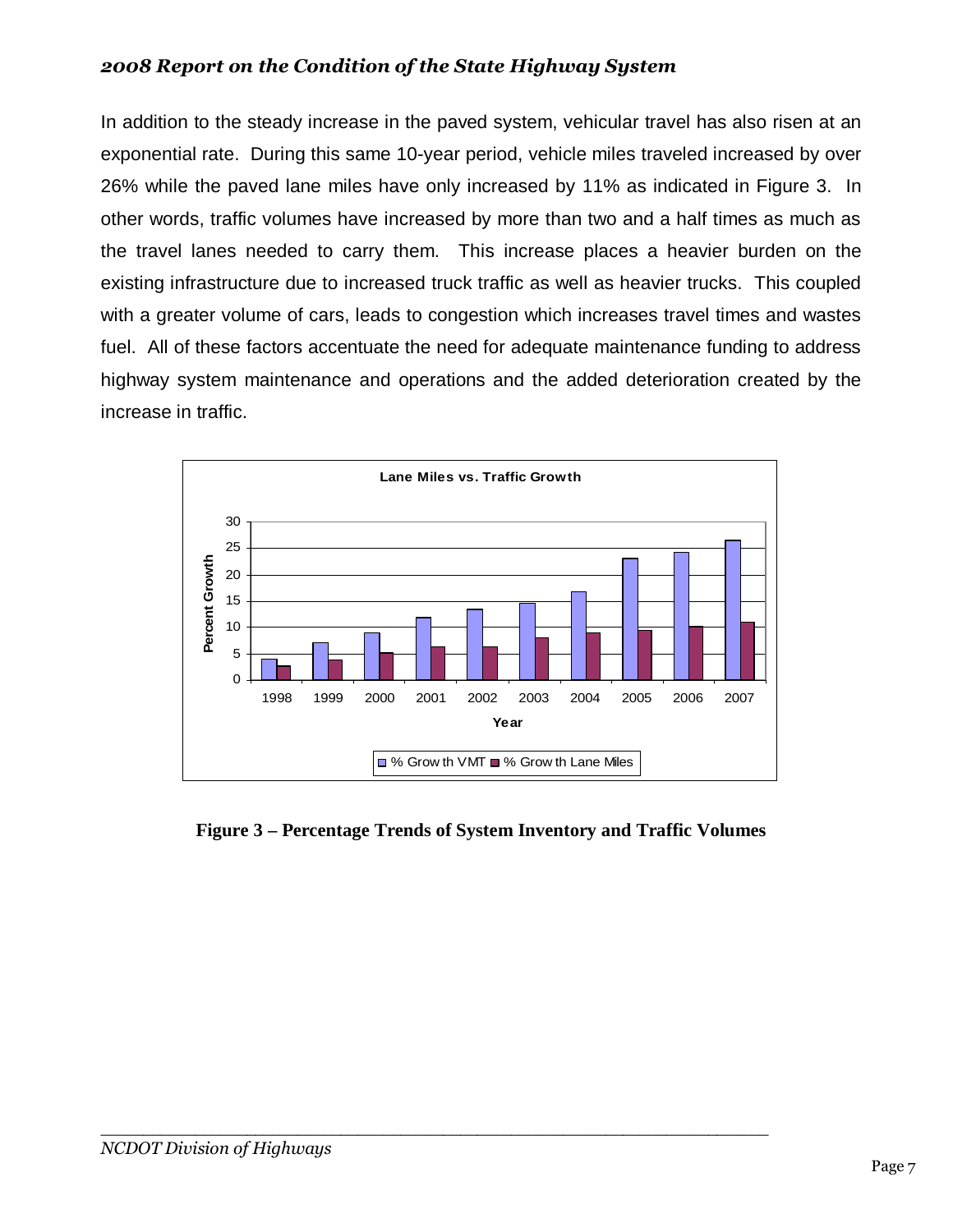## **Freight**

In addition to the growth in vehicular traffic there is also expected to be an even faster rise in freight traffic. In May of this year, NC State University published the "Statewide Logistics Plan for North Carolina" report for the North Carolina Office of State Budget and Management. This report presents a statewide logistics plan that addresses North Carolina's long term economic, mobility and infrastructure needs. Its three main components; identification of priority commerce needs, enumeration of transportation infrastructure actions, including multimodal solutions, and a timetable to meet the identified needs are based on inputs from a wide range of stakeholders including state agencies, shippers, and other private sector parties.

## In this report,

 "The Department of Commerce identifies agriculture, textiles and defense related industries as key features of the future North Carolina economy. Other key sectors include information and communications technology, motor vehicles and heavy equipment, business and financial services and chemicals, rubber and plastics… In many ways, this is a vision of North Carolina's destiny that the state's infrastructure ought to be prepared to support. Consistent with One North Carolina, it mandates investments statewide to synchronize with and support this vision." **\***

Other sources also support this vision of expanded freight movement across North Carolina. The Federal Highway Administration reports that freight movement across our state has increased by 580% since 1970. This freight growth comes with increased congestion and wear and tear on the states transportation system. Among the strategies to mitigate congestion are capacity improvements, good maintenance of roads and bridges, a balance between transportation modes and attention to system operation and maintenance.



**\*** North Carolina State University, "Statewide Logistics Plan for North Carolina" May 13, 2008 [http://www.osbm.state.nc.us/files/pdf\\_files/05132008StatewideLogisticsPlan.pdf](http://www.osbm.state.nc.us/files/pdf_files/05132008StatewideLogisticsPlan.pdf)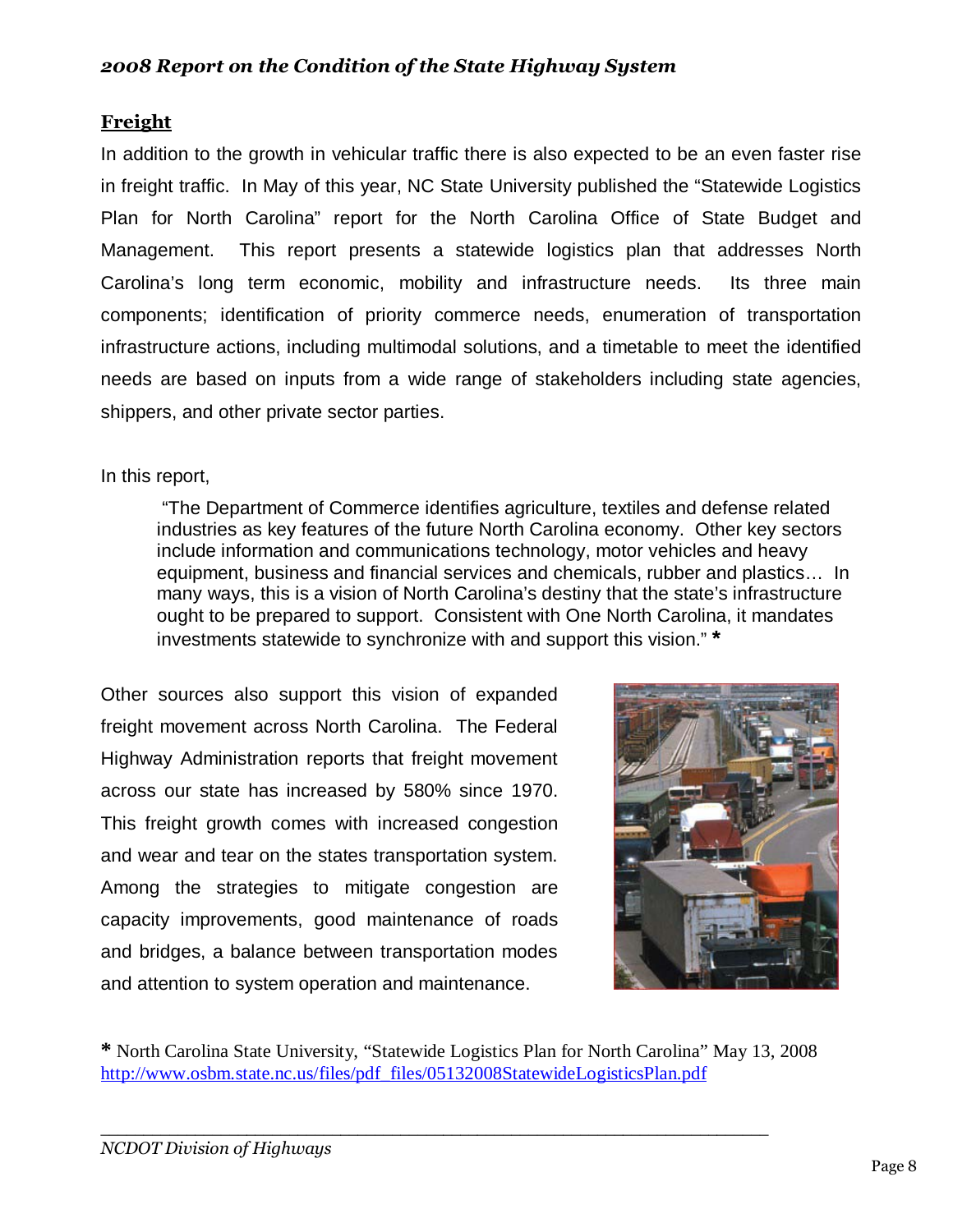## **History of Maintenance Funding**

Although the size of the highway system has shown a steady increase in the last decade, the increase in total funds for maintenance has not kept pace with inflation, and since the 2006 Maintenance Condition Assessment (MCA) report, the inflation in construction and maintenance operations has been unprecedented. When the maintenance funding is adjusted by the All Urban Consumers table of the Consumer Price Index, the total dollar amount devoted to maintenance operations is only 18% higher than that of FY 1998 as indicated in Figure 4.



**Figure 4 – Maintenance Funding, Adjusted by the All Urban Consumers Table (CPI)** 

Oil prices have had a dramatic impact on DOT programs including TIP construction, maintenance, resurfacing, and pavement preservation. The cost of liquid asphalt (which is a key ingredient in producing asphalt mix) in a one year period from July 2007 to July 2008 went from \$334/ton to \$546/ton. This 63.4% increase in the cost of liquid asphalt alone impacted all projects containing asphalt adjustment clauses. These asphalt price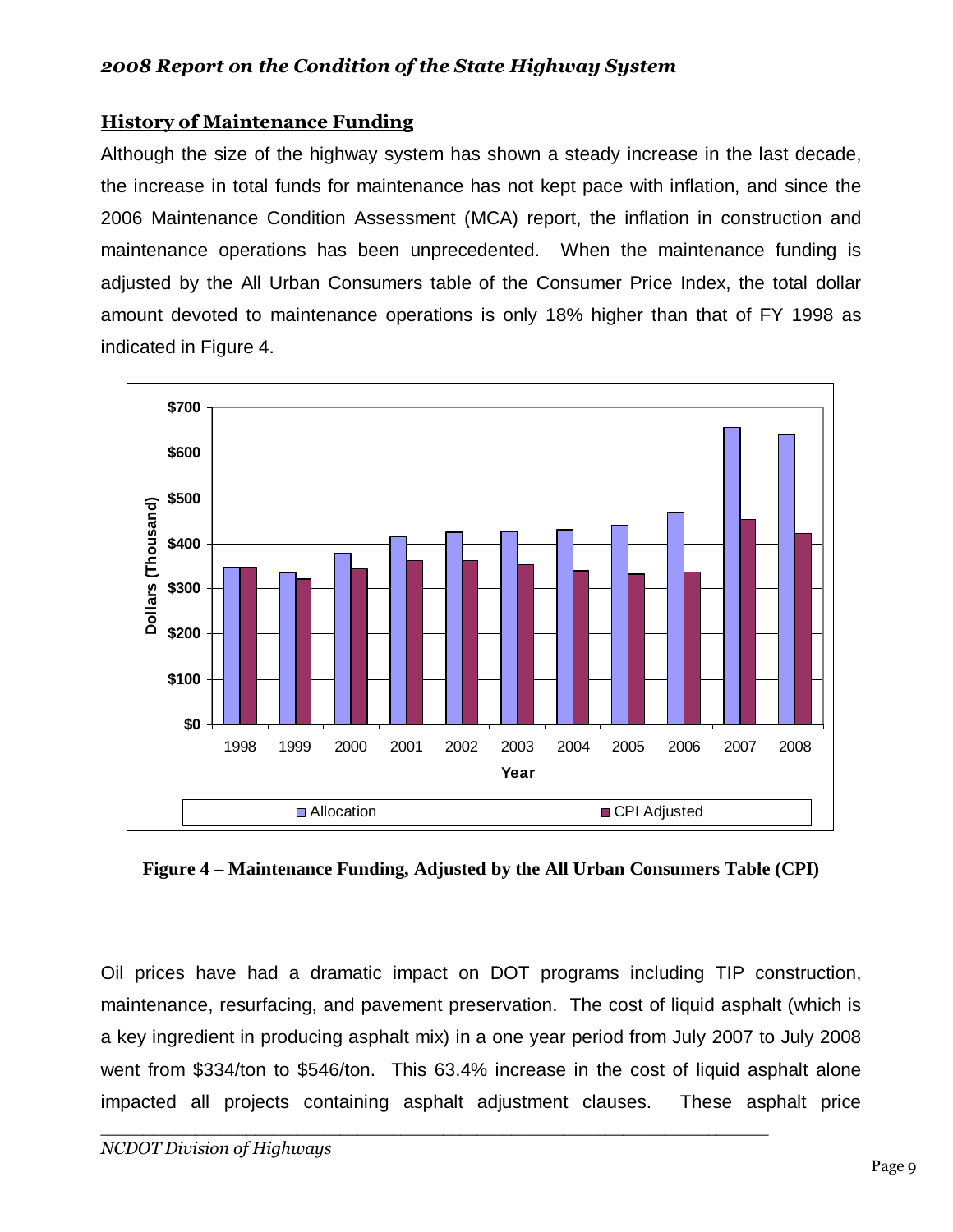adjustment clauses, intended to reduce the risk to the contractor thereby ensuring better pricing to the Department, have caused NCDOT to pay record amounts as prices skyrocket. During the 1-year period from July 2007 to June 2008 NCDOT paid an additional \$25.5 Million on asphalt cement. During the extremely volatile period from July 2008 to September 2008 NCDOT has spent an additional \$44.1 Million in asphalt cement due to the price adjustments. Recent economic conditions are starting to reverse this trend as asphalt prices begin to fall. This data clearly shows how economic factors have had a tremendous negative impact on NCDOT's spending capacity.

These asphalt price increases also impacted the number of miles that could be resurfaced through the contract resurfacing and interstate maintenance programs. Average resurfacing costs went from about \$49 thousand per lane mile to \$62 thousand per lane mile for traditional secondary roads and from roughly \$64 thousand per lane mile to \$79 thousand per lane mile for interstate and high volume primary routes. As total resurfacing dollars remain relatively constant and materials costs increase dramatically the result is fewer miles of roadway that can be addressed. These factors resulted in paving 17% fewer miles in 2008 as compared to 2007.

Given these factors, when resurfacing funds are adjusted by the NC Highway Construction Cost Index table of the Consumer Price Index, one can see that in FY 2008, the total dollar amount allocated for Contract Resurfacing is only 29.2% higher than that of FY 1998. This is indicated in Figure 5. Referencing the graph, one can also see that there is a dramatic decline in purchasing power.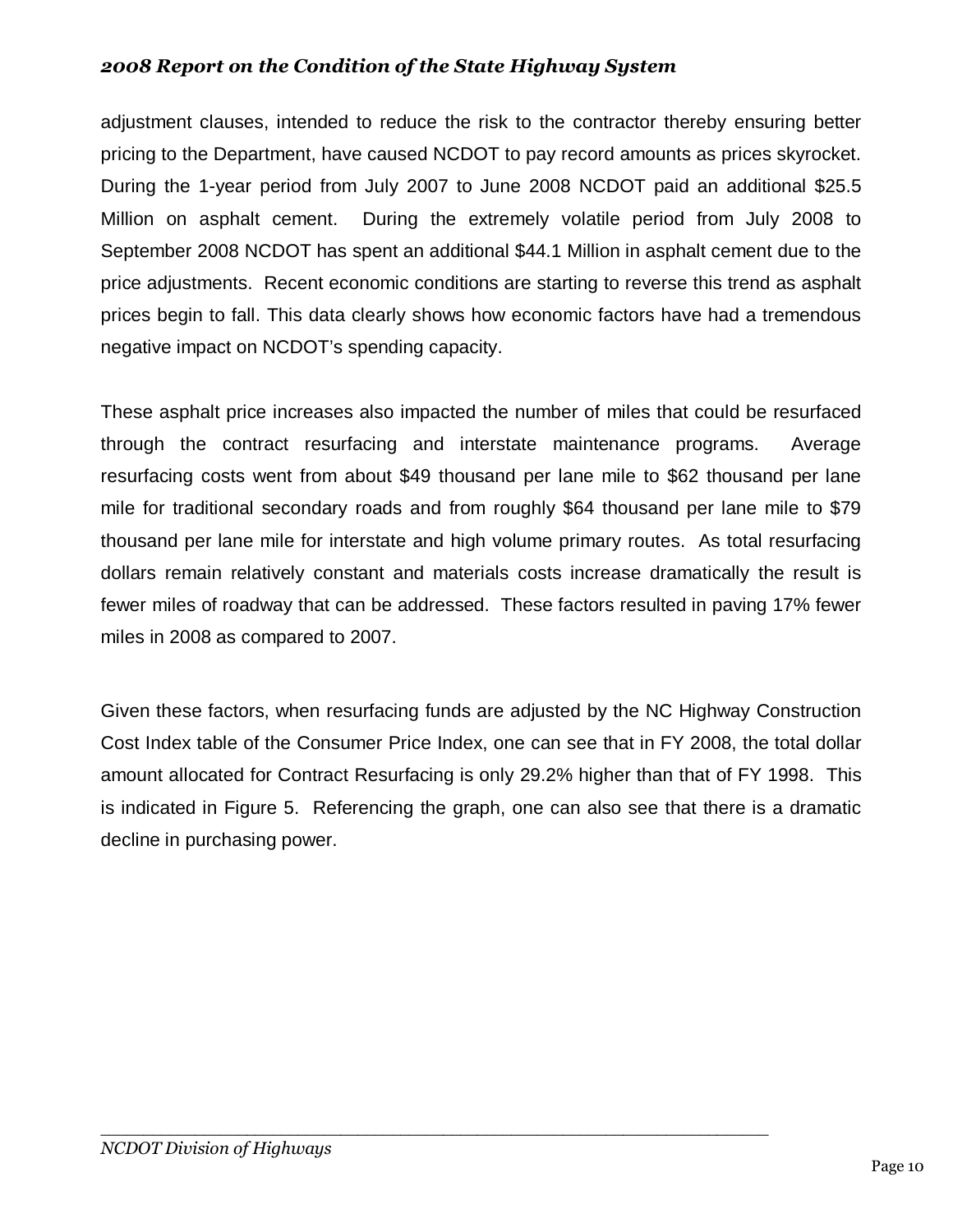

**Figure 5 – Contract Resurfacing, Adjusted by the NC Highway Construction Cost Index** 

This increased cost of asphalt also impacts maintenance operations by increasing the cost of patching materials, pavement widening, and pavement preservation treatments. Dramatic cost increases in structural steel and concrete have also impacted the bridge maintenance, rehabilitation and replacement programs.

## **Non-Traditional Funding Sources**

With the passage of ISTEA (Intermodal Surface Transportation Efficiency Act) and its subsequent legislation, SAFETEA-LU (Safe, Accountable, Flexible , Efficient Transportation Equity Act: A Legacy for Users) the United States Congress provided state and local transportation decision makers more flexibility for solving transportation problems in their communities.

Beginning in 2001, the Department started using non-traditional sources of funds to help offset the cost of maintenance. This allows North Carolina the flexibility to expand from a strictly "construction" program to include "maintenance and preservation" programs as well.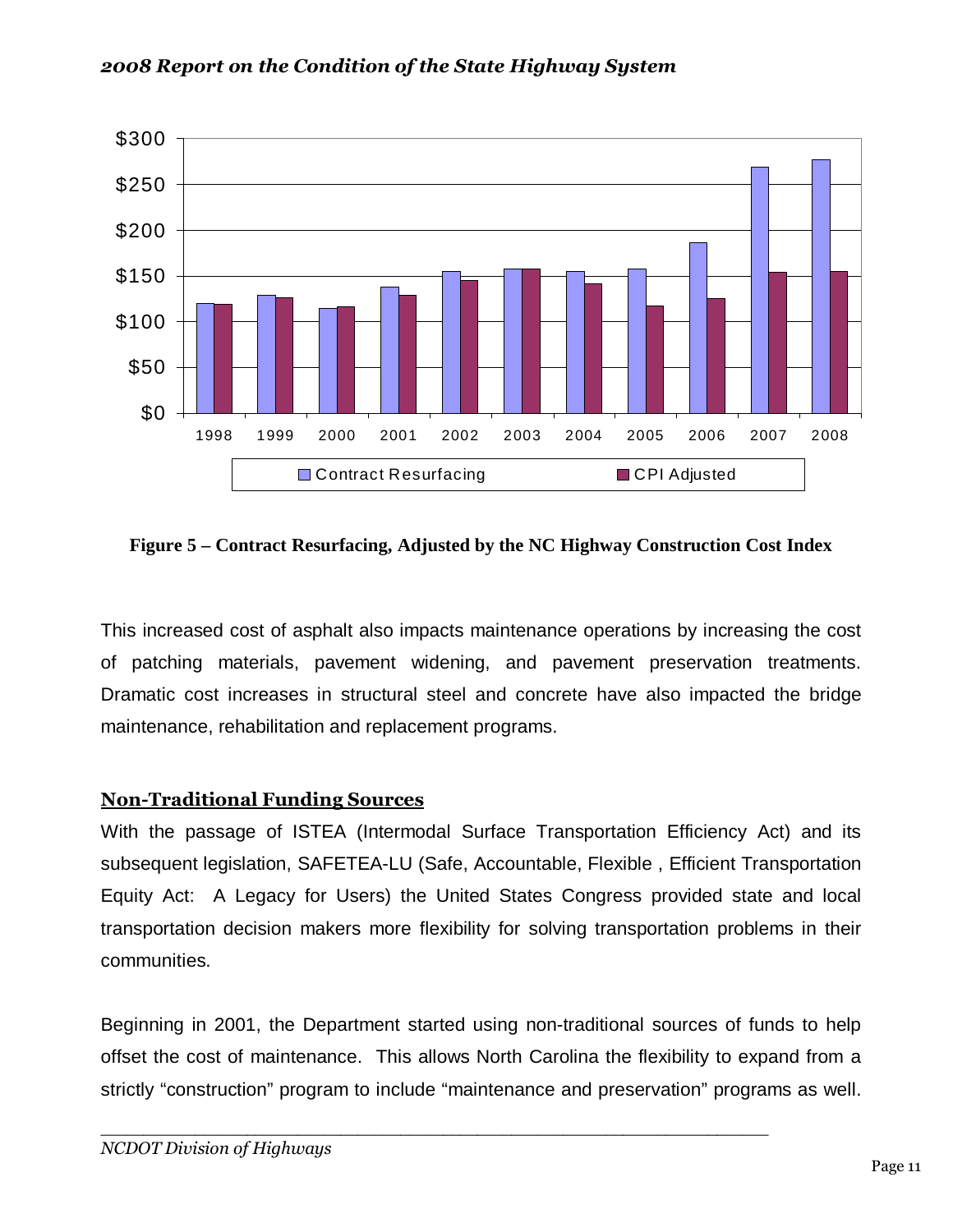It has been estimated that the nation's investment in its transportation system is about \$1 trillion in replacement value. From a business standpoint, it only makes sense to maintain and preserve this tremendous asset.

Since creation of the State Highway Trust Fund in 1989, the Department has paved over 10,000 miles of unpaved secondary roads in North Carolina with only 3,400 miles remaining to be paved. In view of the fact that the paved secondary road system has not kept up with the demands being placed on it by increased urbanization and traffic, the 2006 Session of the General Assembly approved changes in the General Statutes that govern the use of secondary road construction funds. House Bill 1825 allows the use of these funds on the paved secondary road system to improve its functionality through safety, modernization and condition improvements. It is estimated that approximately \$68.67 Million of these funds will have a positive effect on the maintenance condition of the paved secondary road system.

The following projects have been identified which help address or supplement current operational programs.

|                                                                  |                                                                                                                                                         | FY 2008-2009      |
|------------------------------------------------------------------|---------------------------------------------------------------------------------------------------------------------------------------------------------|-------------------|
| <b>Project</b>                                                   | <b>Description</b>                                                                                                                                      | <b>Allocation</b> |
| <b>ITS Traffic Operations</b><br>(R-4049)                        | Funds are used for operation and maintenance of Incident<br>Management and ITS Programs                                                                 | \$18.0 M          |
| <b>Positive Guidance</b><br>Program<br>$(R-4067)$                | Funds are used to improve pavement marking lane lines and<br>symbols to provide better traffic guidance and visibility on the<br>primary roadway system | \$5.5 M           |
| <b>Traffic System</b><br><b>Operations Program</b><br>$(R-4701)$ | Funds are used for operation and maintenance of traffic signal<br>systems                                                                               | \$18.0 M          |
| <b>Bridge Preventative</b><br>Maintenance Program<br>$(B-4700)$  | Funds are used to address bridge preservation needs such as<br>deck and joint repair, and bridge painting                                               | \$5.0 M           |
| HB 1825 Secondary<br>Road Improvement<br>Program                 | Funds are used to make improvements to the paved secondary<br>road system                                                                               | \$68.67 M         |

The projects that would help meet the estimated highway maintenance funding needs have been taken into consideration in the total estimated funding cost and are reflected in Appendix D.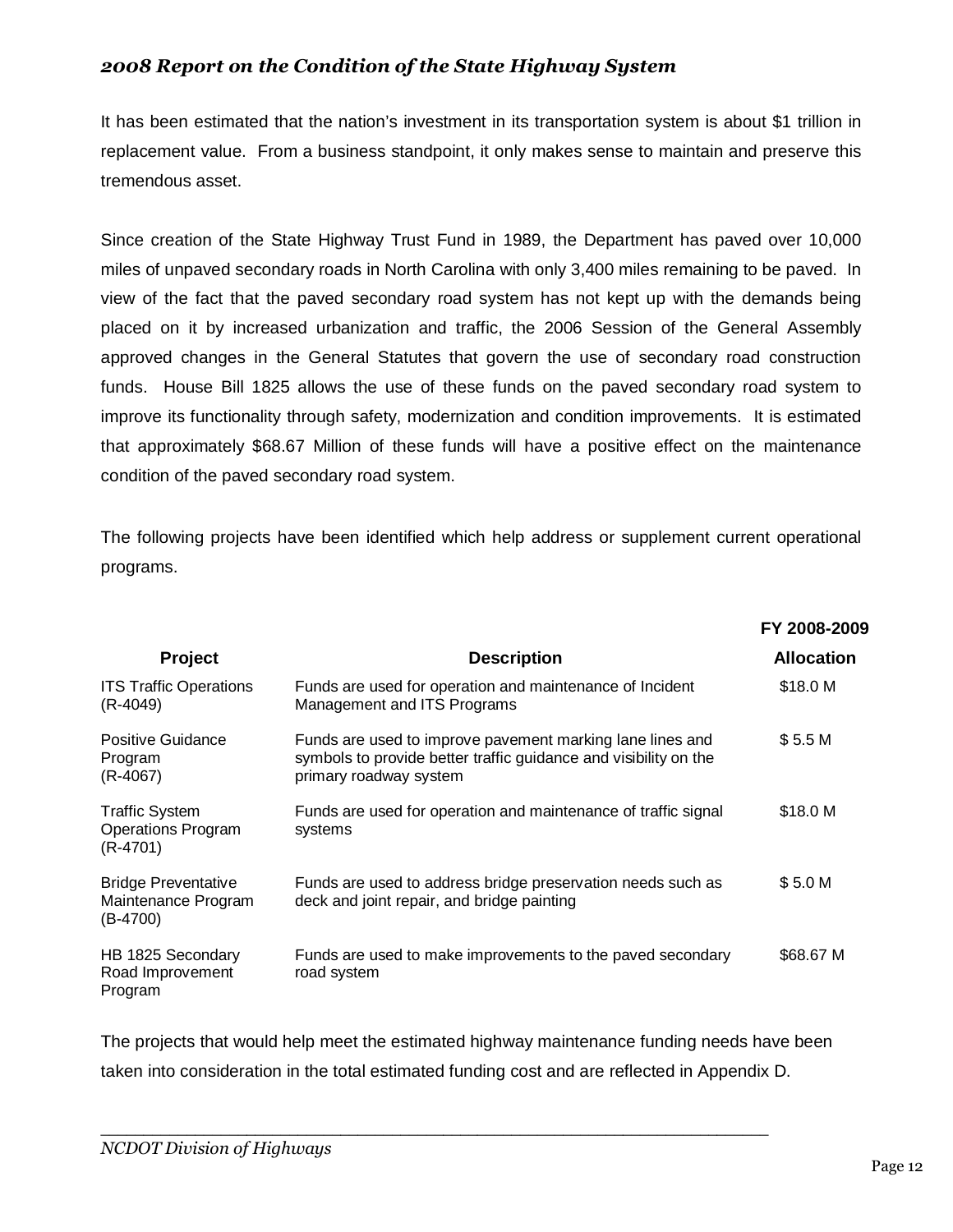#### **B – REQUIREMENTS AND METHODOLOGIES**

#### **Requirements of G.S. 136-44.3**

Revised NC General Statute 136-44.3, ratified by the 2007 General Assembly, requires NCDOT to establish performance standards for the maintenance and operation of the State highway system and report on the findings of a condition survey. The report is to provide both quantitative and qualitative descriptions of the condition of the system and provide estimates of the following:

- (1) The annual cost to meet and sustain the established performance standards for the primary and secondary highway system, to include: (i) routine maintenance and operations, (ii) system preservation, and (iii) pavement and bridge rehabilitation.
- (2) Projected system condition and corresponding optimal funding requirements for a seven-year plan to sustain established performance standards.

The revised statute also requires that on the basis of the report, the Department of Transportation develop a statewide annual maintenance program for the state highway system for funds available, which will be subject to the approval of the Board of Transportation and is consistent with performance standards.

The report on the condition of the state highway system and maintenance funding needs is to be presented to the Joint Legislative Transportation Oversight Committee by December 31 of each even-numbered year.

In accordance with the requirements of this statute, this report describes the survey methodology and annual costs needed to meet and sustain the established performance standards for the primary and secondary highway system. This report includes costs for routine maintenance and operations, system preservation and pavement and bridge rehabilitation. These annual cost figures are then projected for a 7-year optimal funding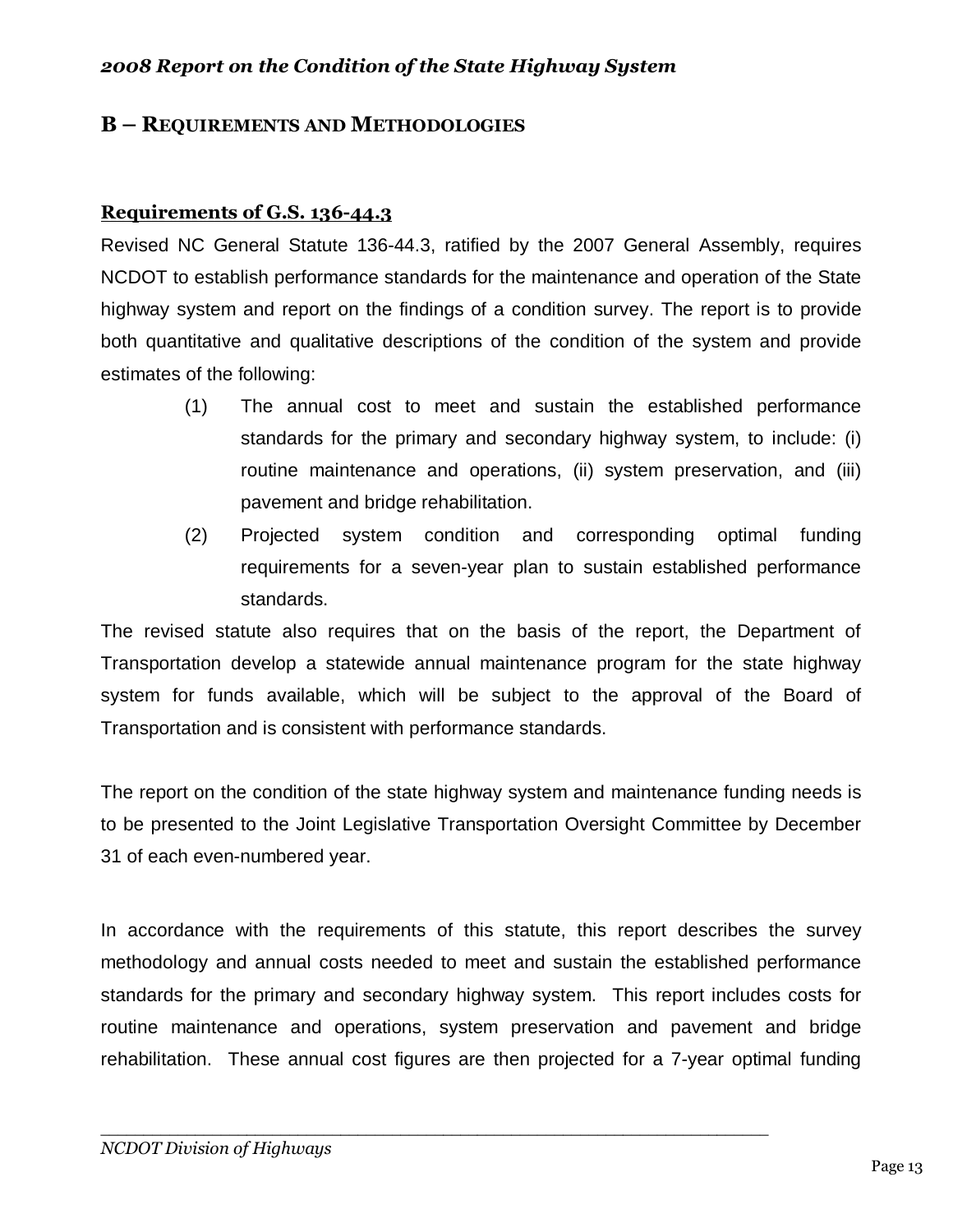strategy. To satisfy the requirements of this legislation, a detailed assessment was conducted of the state's pavements, structures and roadway features.

#### **Survey Methodology**

Three statewide surveys were used to assess the condition of the state highway system: (1) the Maintenance Condition Survey, (2) the Bridge Condition Survey, and (3) the Pavement Condition Survey. Along with the results of these surveys, historical funding and expenditure data were used to estimate the annual costs to meet and sustain the established performance standards.

#### **Performance Measures**

In 2005 working groups of upper level field personnel were assembled under the direction of the Chief Engineer of Operations to develop performance measures and targets for the various features of the highway system. These individual targets for items such as guardrail, drainage features, signs, bridges, etc. were summarized along with bridge and pavement data into overall ratings for the Statewide, Regional and Subregional tiers.

Because NCDOT has only recently begun to look at system management based on Statewide, Regional and Subregional tiers and G.S. 136-44.A requires the data be reported in terms of Primary and Secondary, all data in this report has been configured so that Statewide and Regional data represent the Primary system and Subregional data represents the Secondary system.

This data serves as a report card on the condition of individual elements as well as categories of elements such as roadside features, bridges and pavements. Finally, an overall score has been developed for each system. These report cards are provided with number grades which correspond with target levels of service as shown in Appendix C.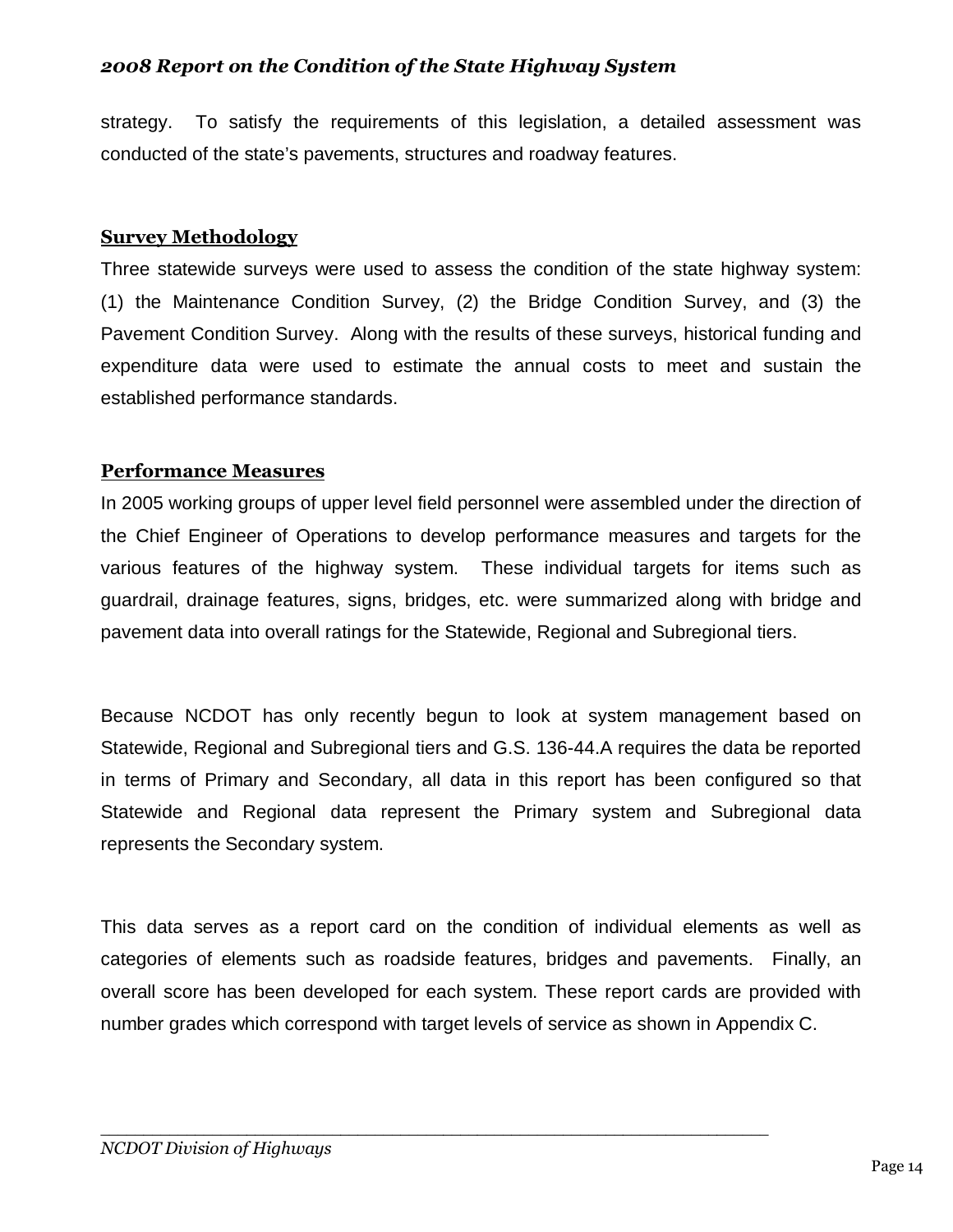As with any new performance based management system, it is expected to take several iterations to refine the methodology. The Department is excited about the progress made in this area and is looking forward to continued refinement and institutionalization of this management approach. The Department believes this management approach will give each manager the flexibility to achieve the performance objectives without being prescriptive on how to get there.

The methodologies used in the preparation of these survey reports, along with the results and conclusions, are accepted practices used in other state transportation departments throughout the United States.

## **Performance Based Management**

The Performance Based Management approach, developed in 2005 by Division of Highways-Operations, has been used as a model by the Department's Transformation Management Team to develop department-wide performance expectations intended to demonstrate to the public how the Department rates itself in various measures. These report cards also provide a feedback loop to infrastructure managers on deficiencies in asset types and the overall condition of the network. The Department believes this change provides each manager with the information they need to achieve the outcomes established by the Department. This change has led to local managers focusing more on a network approach to the highway system and management looking for ways to improve system condition over the long term while being more efficient with the resources available to them.

## **Performance Based Maintenance Contract**

As NCDOT embarked on the development of performance measures for its internal workforce, a separate but related effort was underway which helped to validate the performance targets the Department had established. This evaluation was needed to determine if the targets were reasonable both in scope and in cost. As a separate effort, NCDOT decided to include the established performance targets in its first ever Performance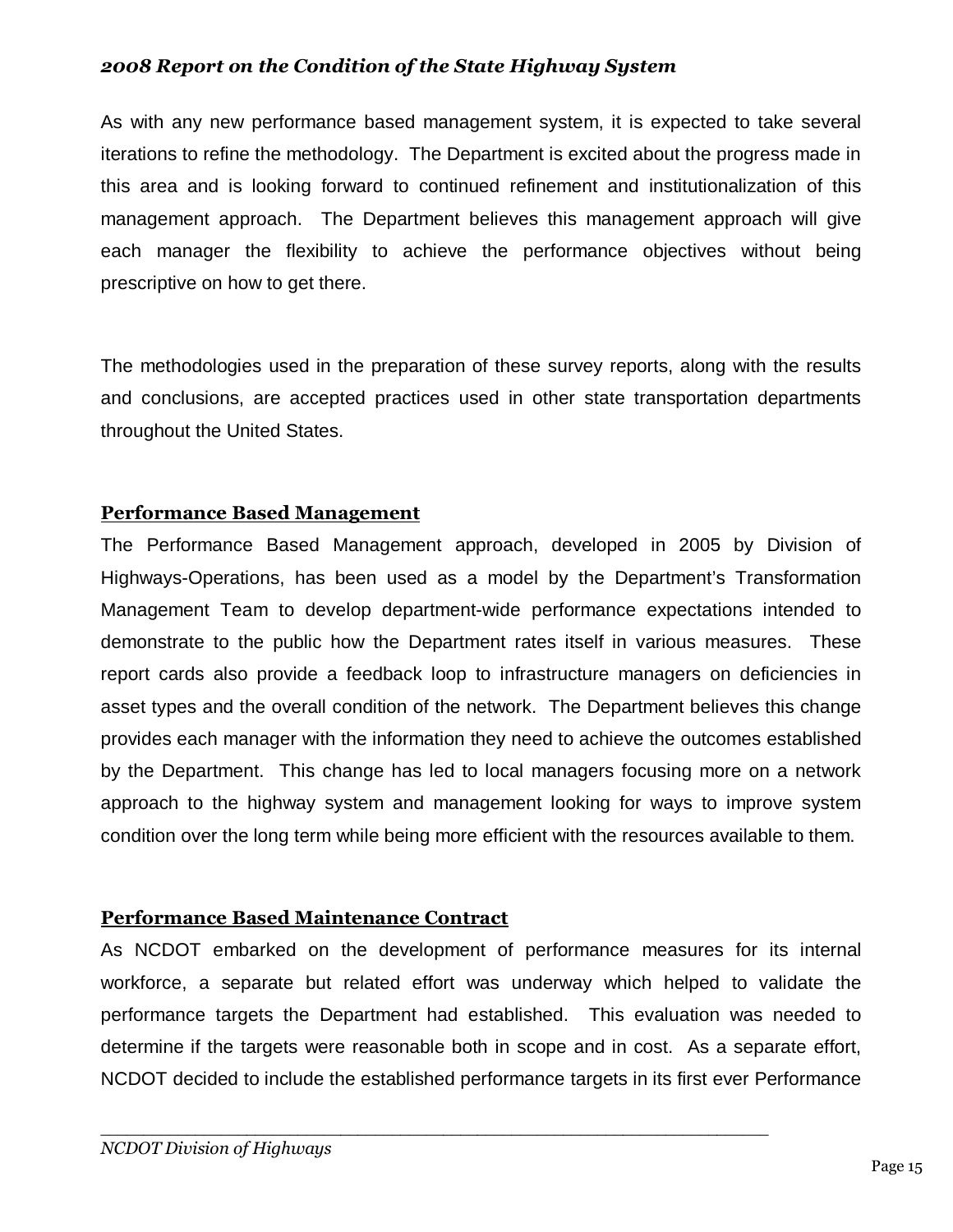Based Maintenance Contract in the Charlotte area. This pilot contract is the first of its kind in North Carolina and was made possible by the 2005 General Assembly SB 622 which gave NCDOT the authority to let up to two performance based contracts. These innovative contracts require the contractor to meet specific performance standards for a set price rather that pay for units of work through a traditional "line item" contract.

In 2007, NCDOT entered into a contract with Infrastructure Corporation of America (ICA) to maintain 131 miles of interstates in Cleveland, Gaston, and Mecklenburg counties. This 5 year \$28 Million dollar contract tasks the contractor with achieving the same performance targets as the Department has set in order to determine if these standards are in fact reasonable and at what cost. This contract, now in its second year of operation, is providing good data for the evaluation of the performance targets.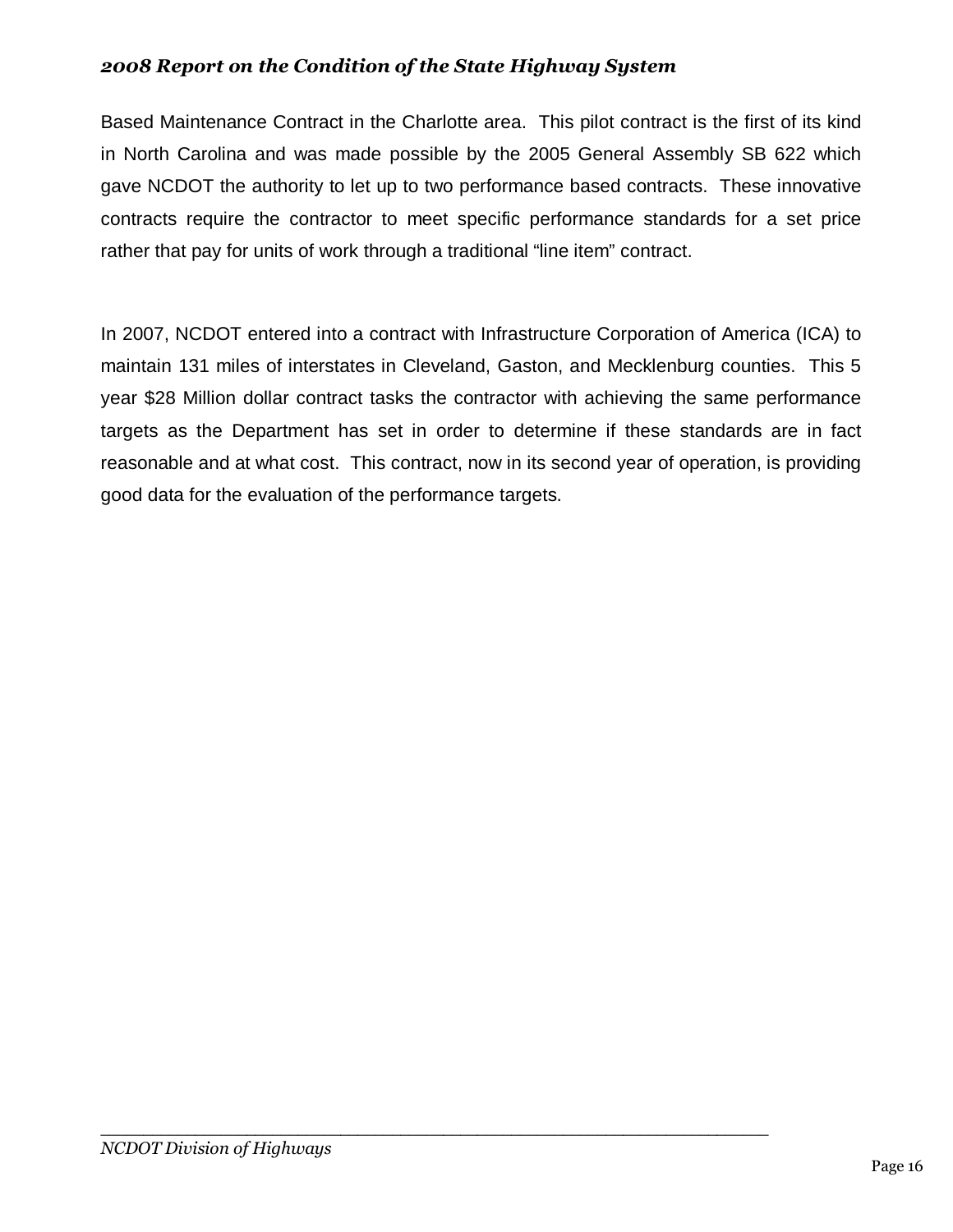## **C – ROADWAY MAINTENANCE**

Routine maintenance may be described as those work activities that are performed on a recurring basis to provide the traveling public with a safe and reliable highway facility. However, before the first dollar can be allocated to satisfy routine maintenance activities, several Million maintenance dollars are set aside each year to fund specific statewide programs. Some of these programs are mandated while others are allocated by need. Once these statewide program needs are satisfied, the remaining dollars are allocated by division and county to fund routine maintenance activities.

Roadway maintenance consists of those work activities associated with the maintenance and upkeep of the roadway. These work activities can be subdivided into two categories: (1) Recurring Programs and (2) Performance Based Activities.

#### **C.1 – RECURRING PROGRAMS**

Recurring programs are those activities necessary for the operation of the highway system that do not have direct performance measures associate with them. Examples of these programs include: historical markers, state park road maintenance, railroad signal maintenance, weigh station maintenance, maintenance and technical training, major events, rest area restorations, roadway hazard removal, roadway and sign lighting, unpaved road maintenance, snow and ice control and emergency repairs in non-declared events. The overall expenditures of these programs are approximately \$66.14 Million.

## **C.2 PERFORMANCE BASED ACTIVITIES**

Examples of performance based activities include maintenance to pavements, shoulders and ditches, drainage, mowing, litter, guardrail, signs, pavement markings, rest area and welcome centers, plant beds, and storm water devices. A detailed survey was conducted through the Maintenance Condition Assessment Program to assess the condition of these roadway features. The major categories in which items were categorized are pavements, shoulders and ditches, drainage, roadside features, traffic control devices, and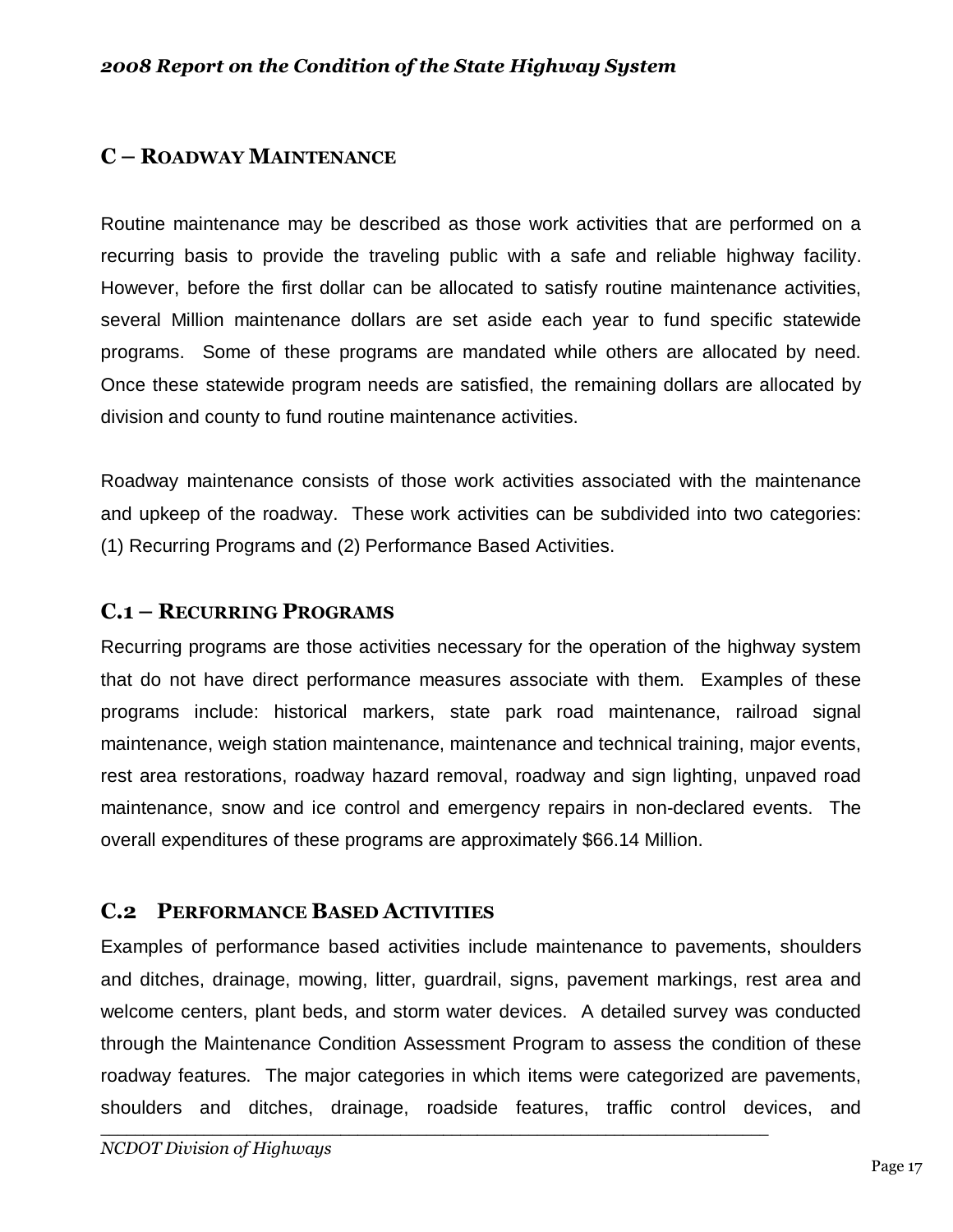environmental items such as rest areas. The following photographs illustrate some of the features recorded during the survey.





Pavement Shoulders and Ditches Drainage









Roadside **Traffic Control Devices** Rest Areas



Brush and Tree Control

This survey assesses the condition of each tier (Statewide, Regional and Subregional) using statistical sampling and collects enough samples to project highway condition to the county level. To satisfy the intent of the general statute this data was then collapsed into Interstate, Primary and Secondary categories. The sites were randomly selected and survey teams assessed the condition of these 0.2-mile sections for the features shown in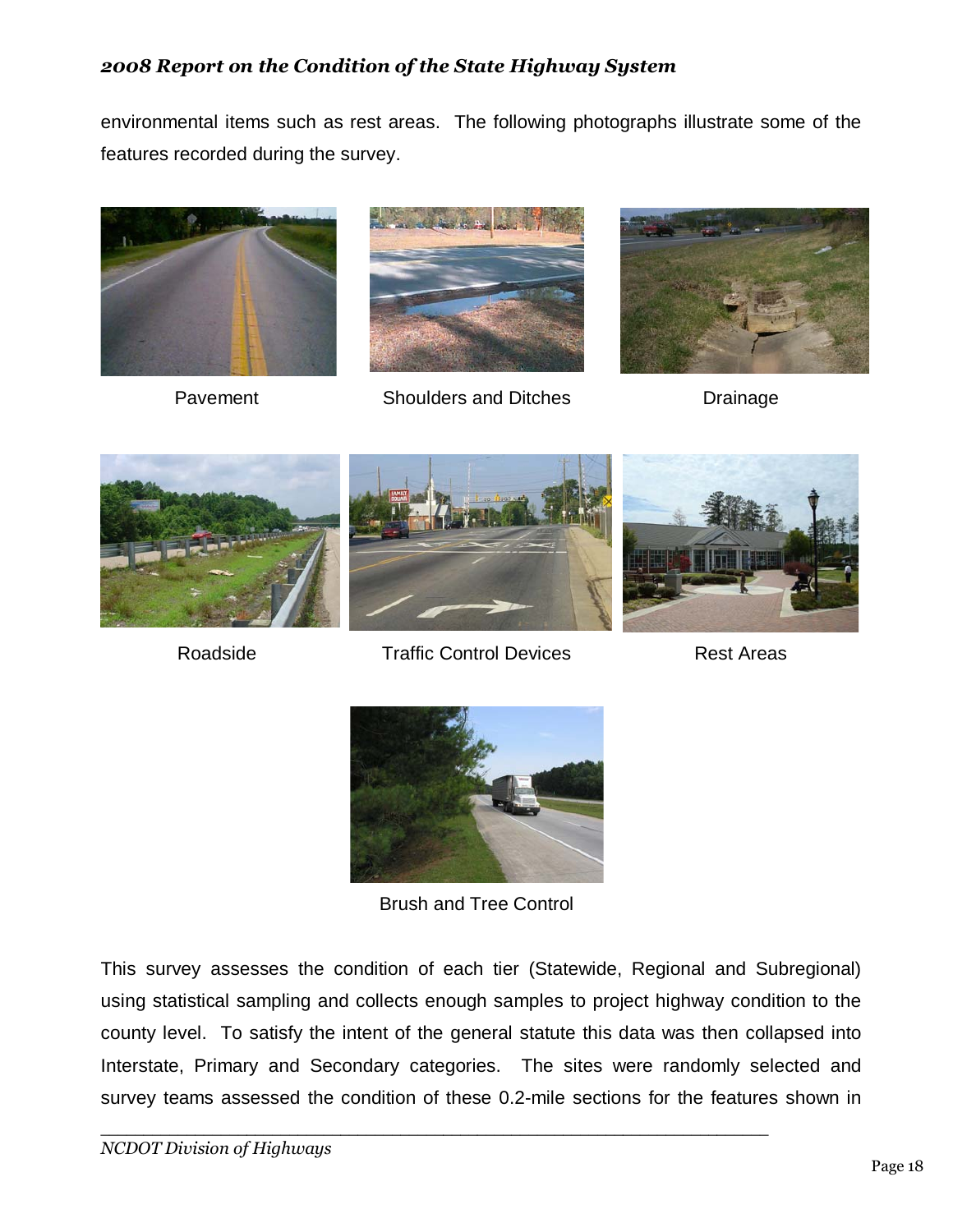Appendix C. The amount of deficient conditions were recorded during the survey and a maintenance condition rating was calculated. This rating, as compared to the target rating also shown in Appendix C, is used to calculate an estimated cost to achieve the target. The estimated cost is shown in Appendix D. For the purposes of this report, the data has been rolled up to a statewide-level and does not include individual division or county condition data.

## **C.3 PAVEMENT MAINTENANCE**

Pavement maintenance is defined as routine scheduled or emergency activities on pavements to correct defects and patch potholes. Items assessed in this category included paved shoulders, patching, crack sealing, faulting, spalling, and slab repair. These items were reviewed as part of the MCAP survey and show average pavement maintenance scores falling below the target values on all systems.

# **C.4 SURVEY FINDINGS**

The survey results have been summarized in Appendix C. This table shows the element rated, the target value and the statewide average score for the Interstate, Primary, and Secondary systems. Also shown, is an average overall score for the system. These figures indicate that some activities are being maintained at or above the target level of service, while others are not. In order to bring these below target elements up to an acceptable condition, additional funding is needed. It is also important to remember, some features must be maintained at a high level of service due to safety concerns and considerations.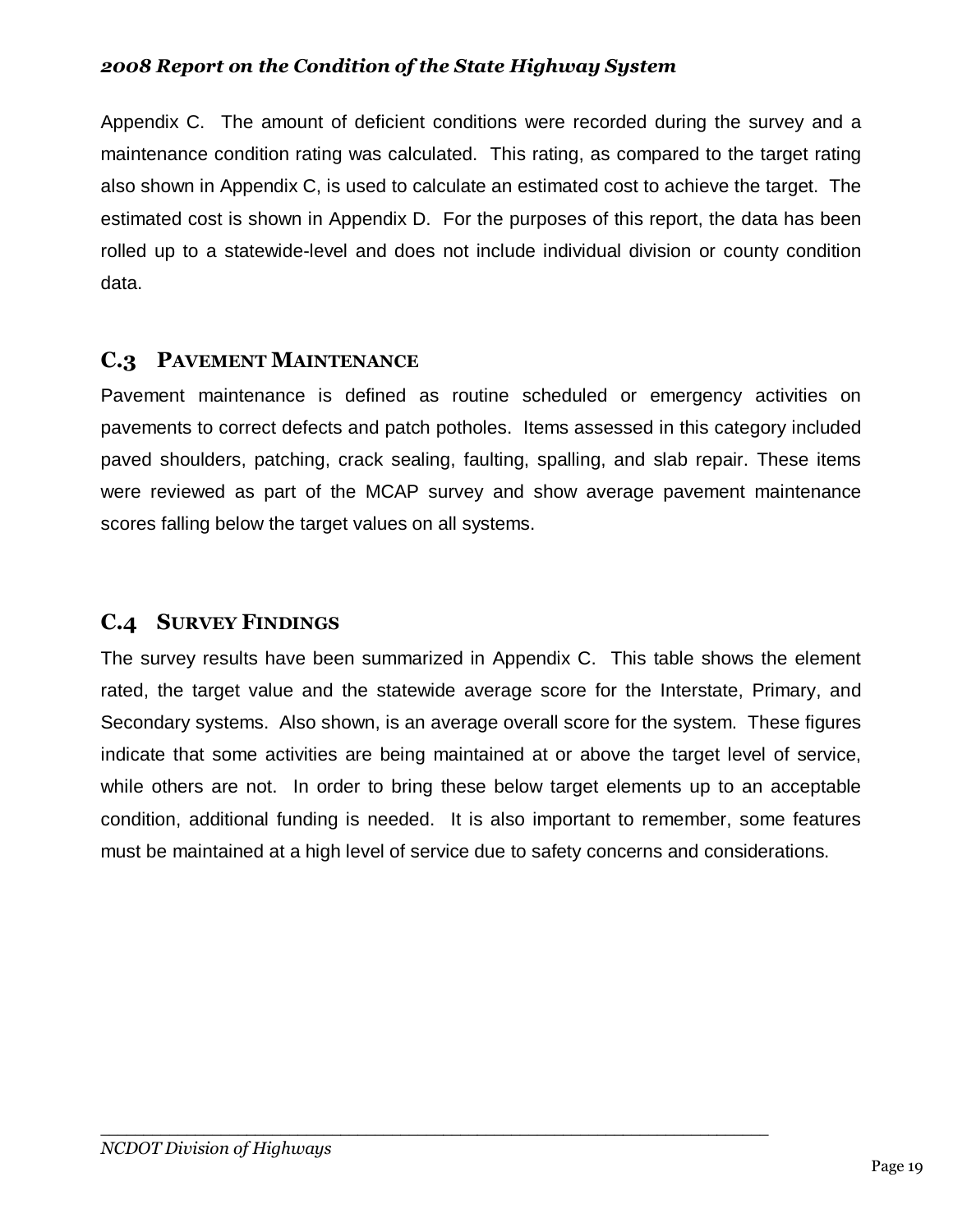#### **D – BRIDGE AND STRUCTURE MAINTENANCE**

Bridge and structure maintenance consists of those work activities associated with the maintenance and upkeep of bridges, structures, and large pipes and culverts. The conditions of these assets are evaluated through two separate survey methods: 1) the FHWA required bi-annual bridge inspection program for bridges and large structures, and 2) inspections of large pipes and culverts that are 54 inches in diameter up to 20 feet in length. Pipes and culverts that are less than 54 inches are included in the Roadway Maintenance section of this report.

A comprehensive sustainable infrastructure management approach that provides a level of asset performance over a multi-year time frame at the lowest cost consists of a strategy that incorporates a mix of treatments of maintenance, preservation, rehabilitation and replacement. This section will address the funding needed for each of these treatments except for replacement. First, bridge and structure maintenance work activities will be addressed under the two categories of (1) Recurring Programs, and (2) Performance Based Activities. Then large pipe and culvert needs will be discussed, and lastly, bridge preservation and rehabilitation needs will be covered.

## **D.1 RECURRING PROGRAMS**

These activities consist of drawbridge maintenance, small bridge replacements, large culvert installation and maintenance, and scour/slope protection. The annual estimated funding needs for these programs are approximately \$27.04 Million.

## **D.2 PERFORMANCE BASED ACTIVITIES**

These activities consist of maintenance and repairs to bridge items such as timber and steel handrails, timber, concrete and steel decks, expansion joints, steel and concrete beams, support piles, and footings. A detailed analysis of these elements is made through the Bridge Condition Survey. In accordance with this survey, inspections are conducted to assess the condition of the state highway system bridges for five major elements: railings,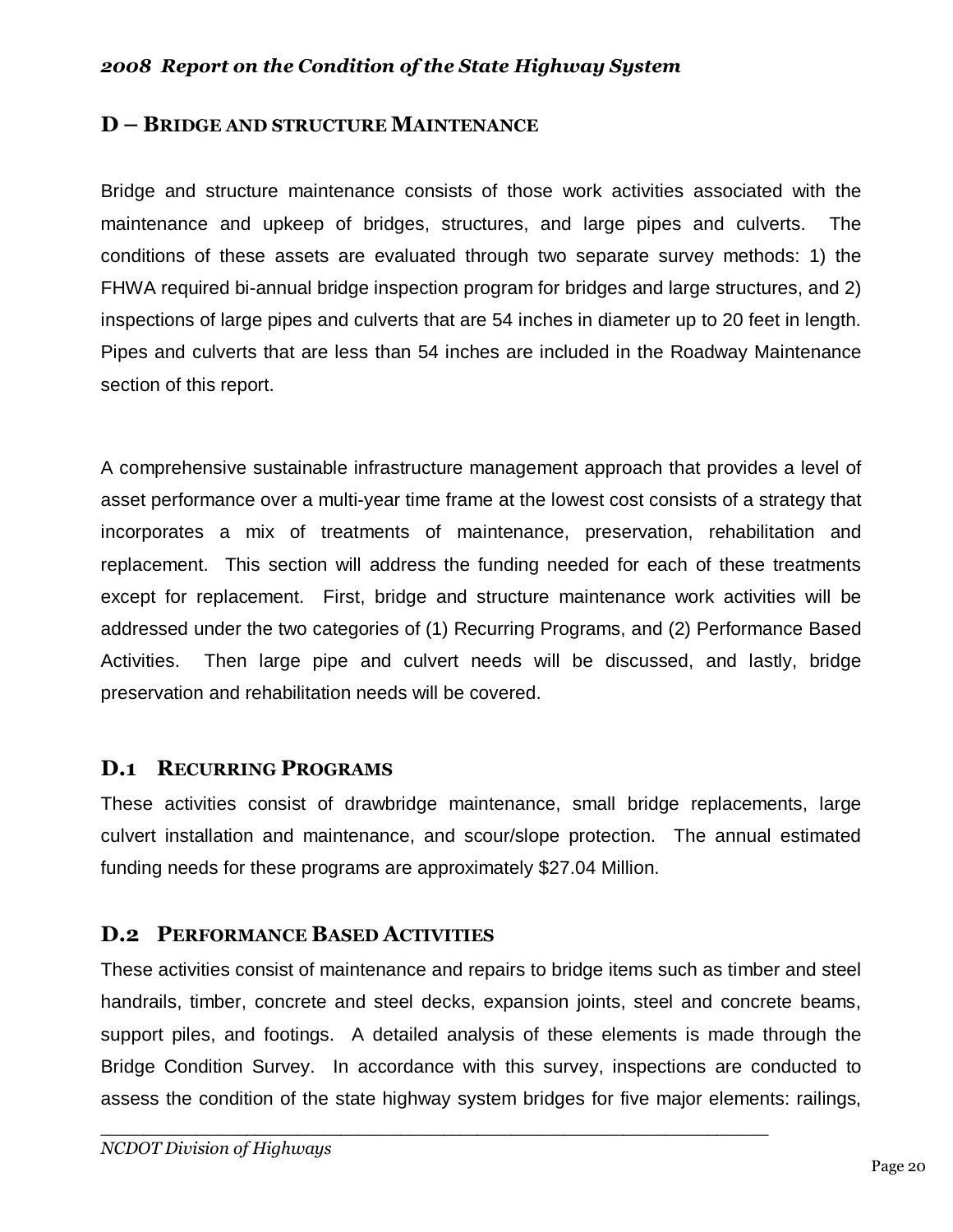decks, expansion joints, superstructure, and substructure. The photographs below illustrate some of the conditions observed during the survey.

Every bridge in the state is inspected in detail once every two years. Survey teams assess the condition of the elements for each bridge. Element conditions are then determined for each bridge and summarized into a statewide Bridge Condition rating. In addition, the survey teams determine the quantity and type of repair needed. This information is used to calculate the statewide bridge maintenance needs. The result of this survey is shown in Appendix C and provides the level of service for Decks, Superstructure, Substructure, Rails and Expansion joints. The estimated annual cost to maintain these features at an acceptable level is \$62.08 Million.







Railings **Decks** Decks Expansion Joints



Superstructures Substructures Substructures



# **D.3 LARGE PIPES & CULVERTS**

There are approximately 25,000 state owned pipes, culverts and drainage structures which range from 54" in diameter to 20 feet in size and consist of various material types like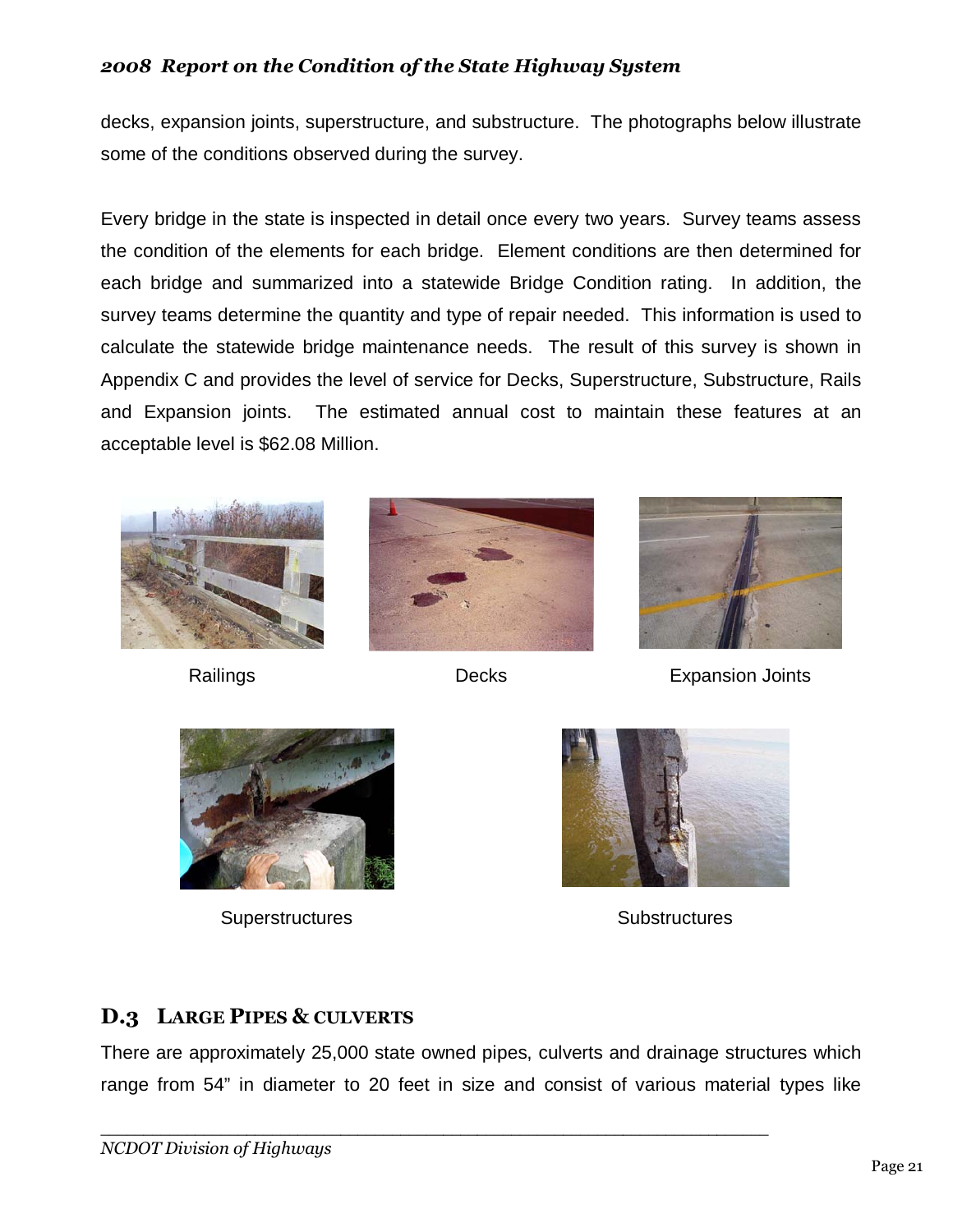aluminum, steel, concrete and plastic. While not classified as bridges or structures by FHWA standards, these drainage items are inspected and maintained by the Transportation Division's Bridge Maintenance staff and funding is provided as a part of the bridge maintenance budget. The annual cost of this item is estimated at \$5.69 Million.

# **D.4 BRIDGE PRESERVATION**

Bridge Preservation activities are those minor, low cost treatments that are performed to bridges in relatively good condition to extend their life. The type of activities included in this work is painting structural steel, cleaning bearings, repairing and replacing expansion joints, applying materials that slow corrosion, waterproofing decks and resurfacing decks. It is important to make minor improvements to good bridges regularly, because it delays much more expensive and time consuming major repairs. The estimated annual cost of this is \$25.85 Million.

## **D.5 BRIDGE REHABILITATION**

Bridge Rehabilitation activities are those treatments that restore bridge components to a "like new" condition. These activities are much more expensive than preservation treatments, but are more cost effective than replacing the entire bridge. This type of work is most cost effective when some portions of a bridge are in good to fair condition, but other elements of the structure are in poor condition. The poor elements can be rehabilitated without having to replace the entire bridge. The estimated annual cost of this is \$116.20 Million.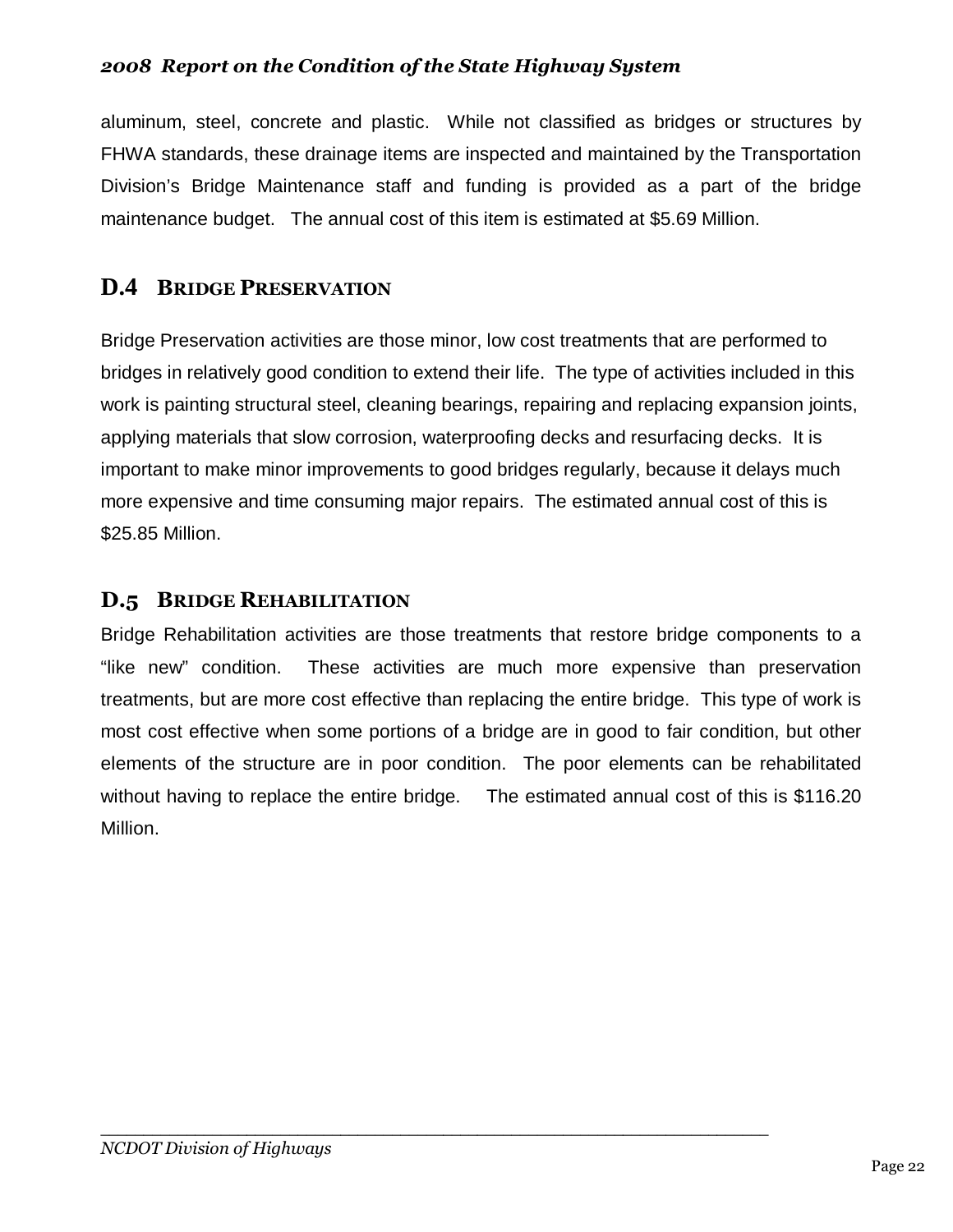## **E – HIGHWAY SYSTEM OPERATIONS**

Highway system operations includes those items that affect traffic flow and overall efficiency of the highway system. These operational items would include traffic signals and ITS devices such as electronic dynamic message boards, video camera systems, and traffic speed sensors.



## **E.1 TRAFFIC SIGNAL SYSTEMS MAINTENANCE**

Traffic signal maintenance consists of those work activities associated with the maintenance and operation of the approximately 8,800 traffic signals across North Carolina. The Department has a variety of different types of traffic signal systems to maintain and operate. These systems include: 1) time-based signals systems, 2) traffic responsive "closed loop" systems where several signals communicate with each other, and 3) large municipal integrated coordinated traffic systems throughout a city's core area.

In July 2000, the Department began a comprehensive study of its operation and maintenance of traffic signals across North Carolina. As a part of this initiative, a course of action was prepared similar to the other performance based activities in this report with the expected outcome to determine the cost to operate and maintain the various traffic signal systems at a "Good" level of service.

Traffic signal maintenance can be divided into three categories: (1) Signal Routine Maintenance, (2) Signal System Operations, and (3) Emergency Response. Signal Routine Maintenance activities include performing scheduled preventative maintenance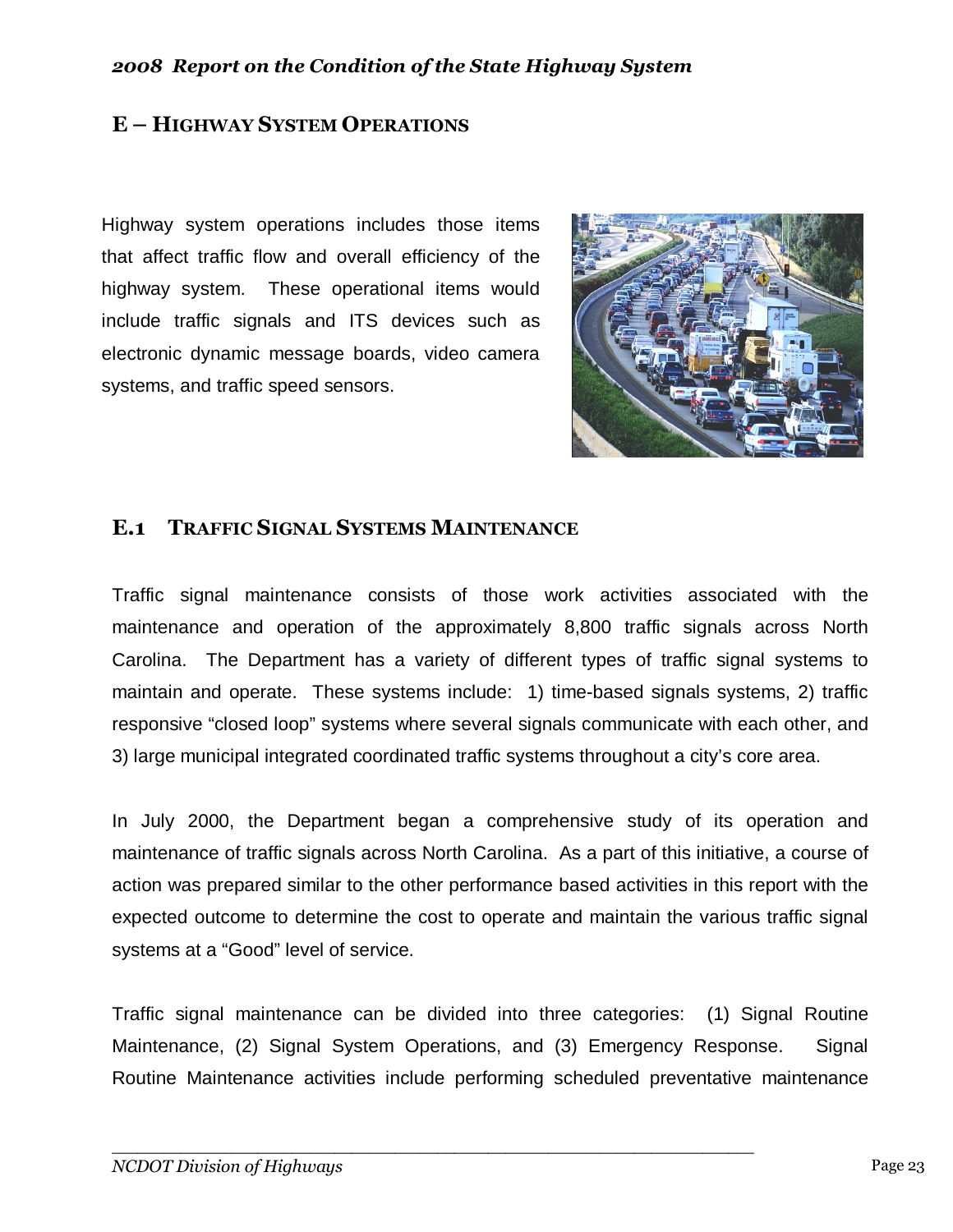activities, certifying conflict monitors, and repairing traffic loops. Emergency response involves timely response to trouble calls, replacing missing displays, and repairing knockdowns. Signal system operations involves monitoring the signal system operation and evaluating and updating timing plans when necessary, including developing timing plans for special events and detour routes for incident management.

Preventative maintenance should be performed on each traffic signal in the state every 6 months. Traffic Services personnel are currently performing this activity on 32% of the traffic signals. These preventative maintenance activities ensure the signal equipment is functioning properly for the safety of the motoring public. Regular preventative maintenance activity also decreases the likelihood of having to perform more expensive emergency repairs. Traffic signal timing plans and event schedules should be evaluated at least once every 18 months. Currently this evaluation is performed on 33% of the signals annually. Periodically evaluating and re-timing traffic signal systems can be especially beneficial for efficient movement of traffic. Benefit cost ratios can be as high as 40 to 1 for this activity.

Funding for the performance needs identified in this study would require approximately \$46.51 Million for fiscal year 2009-2010. With the increased urbanization of North Carolina approximately 300 signals are added to the state highway system every year. To meet the established performance measures for these additional signals would require an annual increase of approximately \$1.35 Million.

The benefits of maintaining traffic signal systems at a good level of service are improved safety, reduction in stops and delays, reduction in fuel consumption, improvement in air quality, and lastly, from an economic standpoint it makes sense to keep traffic moving efficiently. With improved signal operations, the need for additional road capacity can be postponed or eliminated with a well maintained traffic signal system. The ability to move goods more efficiently can stimulate economic growth, allow for shorter commute times, and can improve the motorist's perception of our highway system.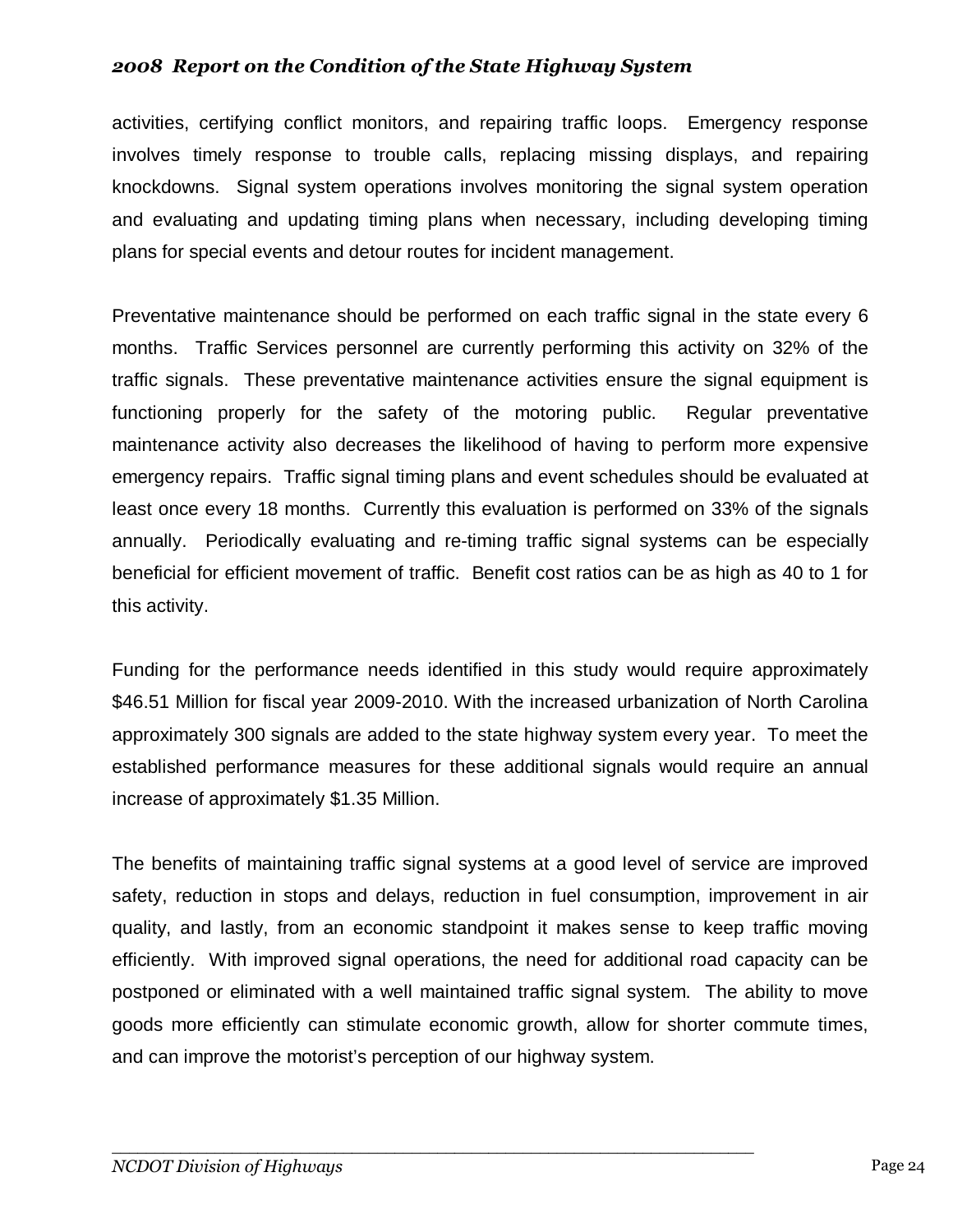## **E.2 ITS DEVICES**

Planned activities such as maintenance, construction and special events and unplanned situations like accidents, disabled vehicles, inclement weather and fatalities both plague the 79,000 plus miles of roadway in North Carolina. They cause unnecessary congestion, waste time, fuel and money. Secondary accidents due to backups account for 30% of all accidents and 18% of the fatalities on our roadways. The purpose of ITS operations is to minimize congestion, delays, accidents and fatalities through the efficient and effective use of traveler information, driver and responder education and incident management.

NCDOT has a robust network of intelligent transportation system devices, which includes 175 portable changeable signs, 403 closed caption televisions, 193 overhead dynamic message signs, 44 highway advisory radios, 447 speed detection stations, 31 reversible lane



devices and 4 road weather information stations across the state. These devices are used to monitor conditions on the roadways, detect issues, dispatch responders, and notify the public to enhance safety and efficiency of travel.

The Traveler Information component incorporates activities through multiple resources. The Department's traveler information hotline, 511, is a toll free number where motorists can find accurate, up-to-date information on road conditions for planned activities as well as wrecks and weather events. Information on transit from a variety of sources is also available and this system ties in with other states systems to provide motorists with valuable information as they travel in and through North Carolina.

Incident Management Assistance Patrols, or IMAP Units, are trained personnel that drive vehicles equipped with arrow boards, traffic cones, push bumpers, winches, fuel, tire changing equipment and other various devices to clear debris and vehicles from the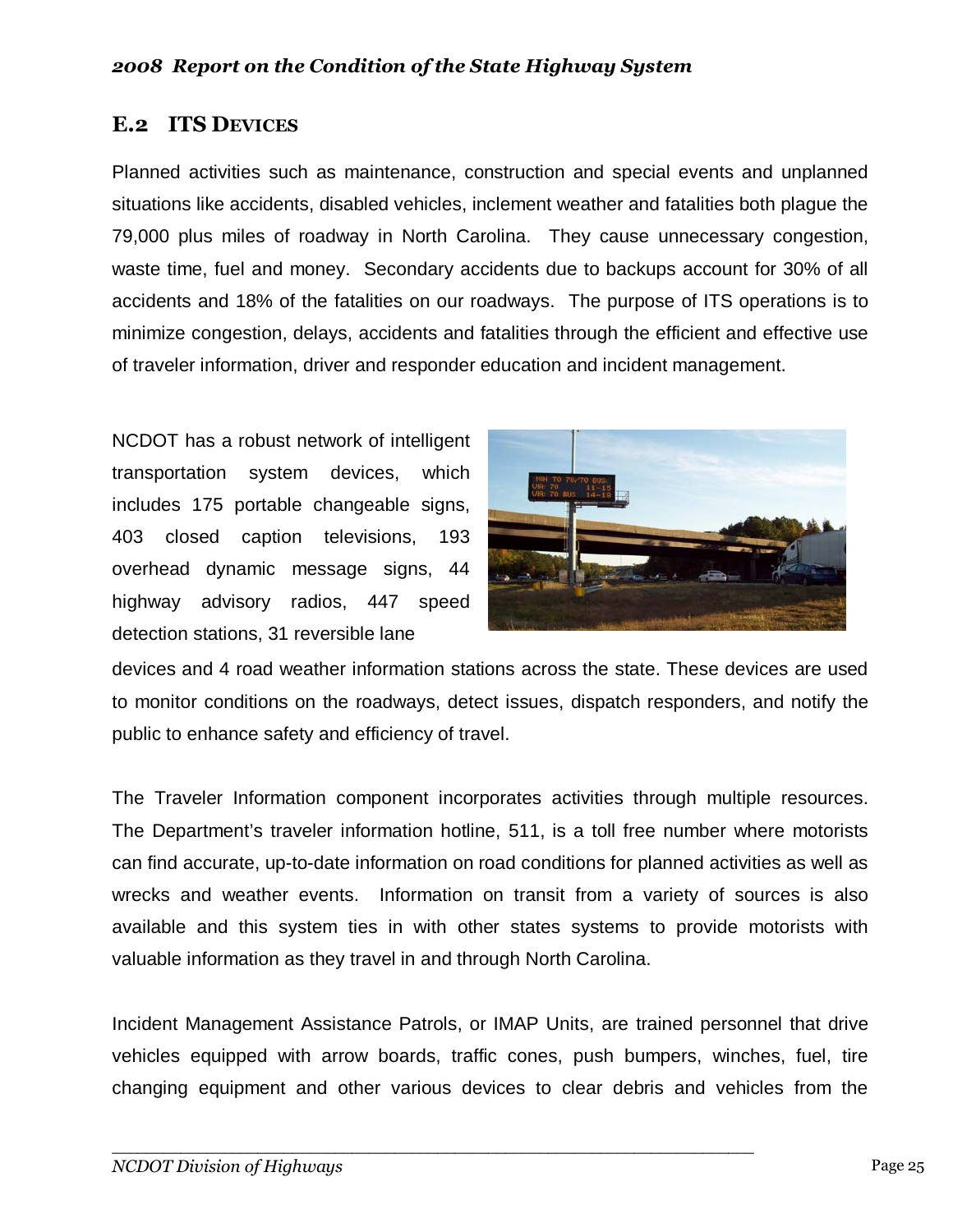roadway and set up emergency traffic control for short duration incidents. They patrol 500 miles of the most congested roadways in the Triangle, Triad, Metrolina and Asheville regions along with 20 miles of I-40 near the Tennessee State Line. Half of these first responders calls are cleared within 30 minutes and 75% are cleared within an hour. IMAP is an effective means of responding to incidents to relieve congestion and minimize secondary incidents since they can provide quicker response and coordination to unexpected issues that arise. In 2008 IMAP drivers responded to over 65,000 calls for service to the motoring public or response agencies. Studies have shown this program has a benefit to cost ratio of as high as 22 to 1, which makes it an extremely cost effective means of minimizing traffic congestion.

Other Incident Management activities include providing support in communications, coordination and cooperation with other response agencies such as the State Highway Patrol, local law enforcement, Emergency Management, Towing, Fire and Rescue, the medical community and media. By properly coordinating how we handle incidents on our roadways, we can more efficiently manage work zones, handle incidents and coordinate with all involved responders and the traveling public.

The Department's goals are to reduce incident duration, secondary incidents and fatalities and properly inform the traveling public of activities along our roadways.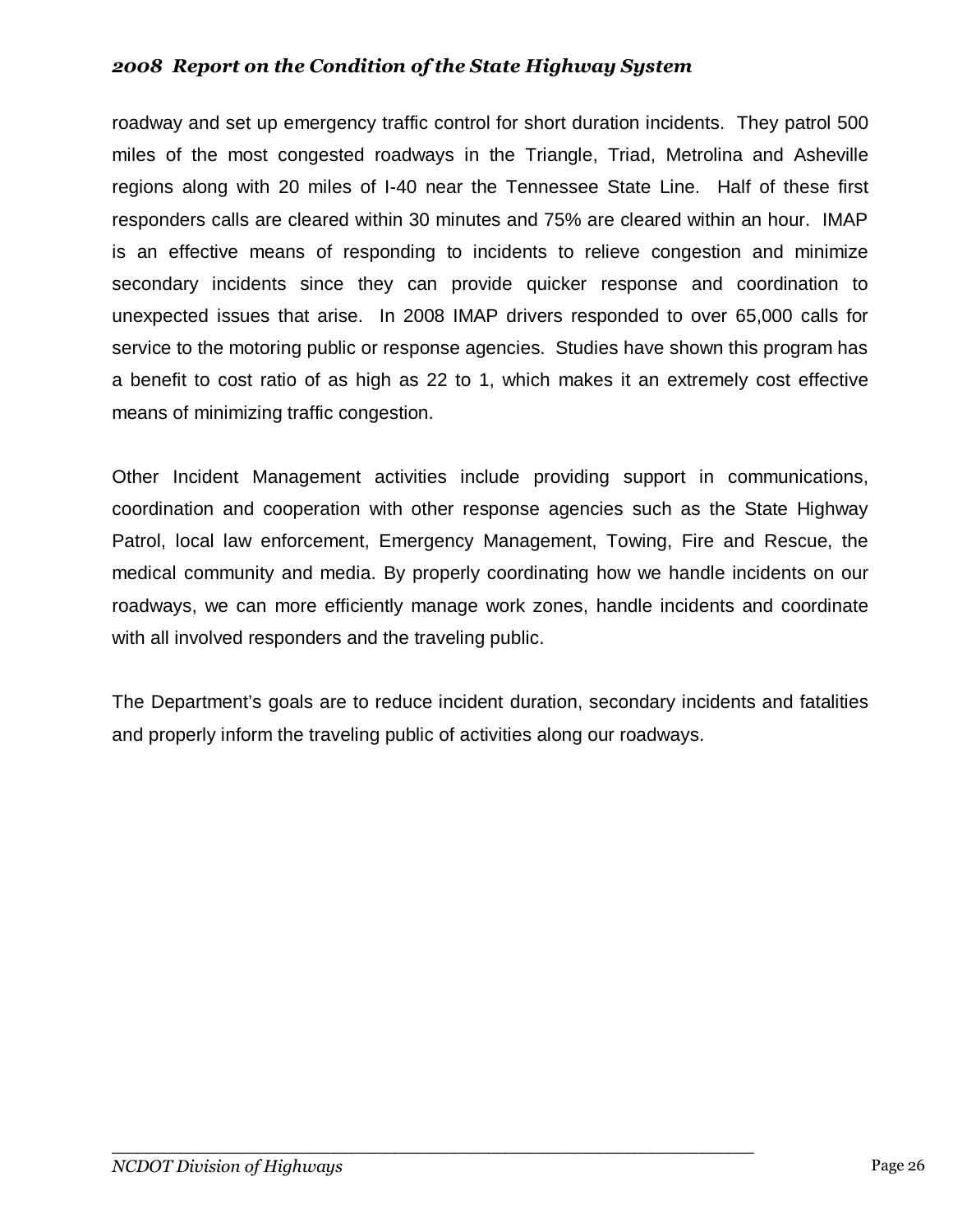## **F – PAVEMENTS**

One of the most valuable assets in the state's transportation network is the pavement. The most cost effective method to maintain pavements is through a combination of treatments including maintenance, pavement preservation, resurfacing and rehabilitation. To assess the condition of this asset the 2008 Pavement Condition Survey was used to determine the actual pavement conditions and then to generate broad program needs as defined in Table 1 below:

| Pavement<br><b>Condition Rating</b><br>(PCR) | Treatment<br>Category | <b>Flexible Pavements</b>                                                                               | <b>Rigid Pavements</b>                                                                                                                                      |
|----------------------------------------------|-----------------------|---------------------------------------------------------------------------------------------------------|-------------------------------------------------------------------------------------------------------------------------------------------------------------|
| <b>PCR 75-90</b>                             | Preservation          | Crack Sealing or<br><b>Chip Seal</b>                                                                    | <b>Clean and Reseal</b><br>Joints and/or diamond<br>grind                                                                                                   |
| PCR 60-75                                    | Resurfacing           | 1.25 to 2" single lift<br>of surface course                                                             | Spall repairs, minor<br>patching, overlay with<br>ultra thin bonded<br>wearing course                                                                       |
| PCR 45-60                                    | <b>Rehabilitation</b> | Mill 2.5", Replace<br>with Intermediate<br>Course, Overlay<br>with 2 lifts of<br>surface course.        | Significant spall<br>repairs, slab<br>replacements, corner<br>break repairs, overlay<br>with ultra thin bonded<br>wearing course                            |
| PCR < 45                                     | Reconstruction        | Remove all asphalt<br>layers, repair base<br>course, replace<br>asphalt to meet 20<br>year design life. | Remove and replace<br>concrete pavement<br>with jointed dowelled<br>concrete pavement to<br>provide a 30 year<br>design life; construct<br>shoulder drains. |

| Table 1 – Pavement Treatments |  |  |  |
|-------------------------------|--|--|--|
|-------------------------------|--|--|--|

The treatments shown above are "typical" treatments. Specific treatments for each roadway are determined based on the projected traffic and the type and severity of distress. Failure to apply the necessary treatment to correct a specific deficiency may result in a short term increase in Pavement Condition Rating, but will not prevent the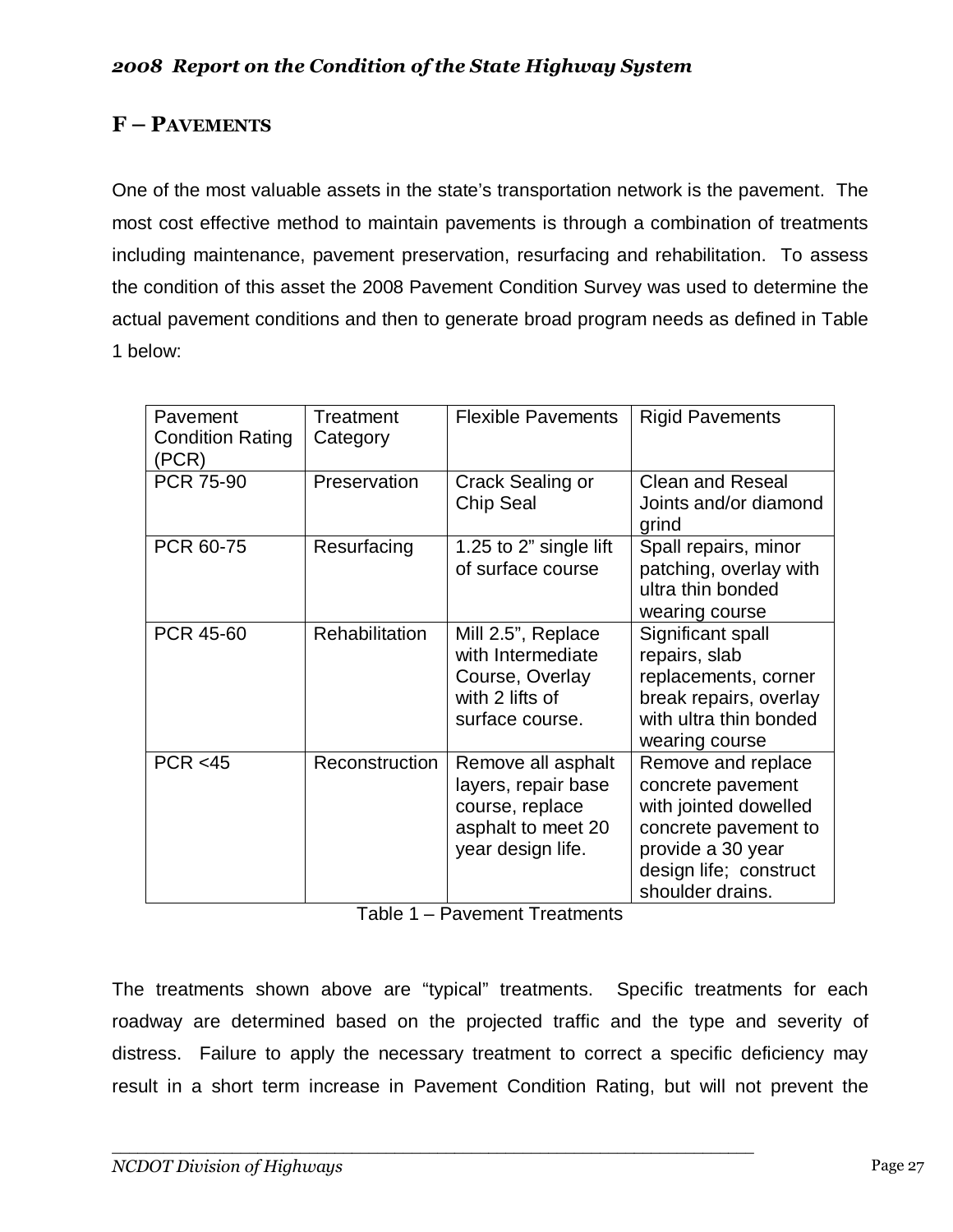distress from reappearing. Each of these treatment types will be discussed in detail throughout the remainder of this section.

By using a comprehensive pavement management approach and investment strategy of SB 1005, NCMA, contract resurfacing, the FHWA Interstate Maintenance Program and pavement preservation, pavement conditions in North Carolina have improved over time as shown in Figure 6. The challenge in the future will be to sustain the gains accomplished through SB 1005 and NCMA.



**Figure 6 – Overall Pavement Condition Rating** 

## **F.1 PAVEMENT PRESERVATION**

Pavement preservation treatments are applied early in the pavement life, when the pavement condition is fair to good thus prolonging the time the pavement remains in good condition. Pavement preservation includes crack sealing, chip seals, and thin hot mix asphalt overlays applied to pavements in better condition.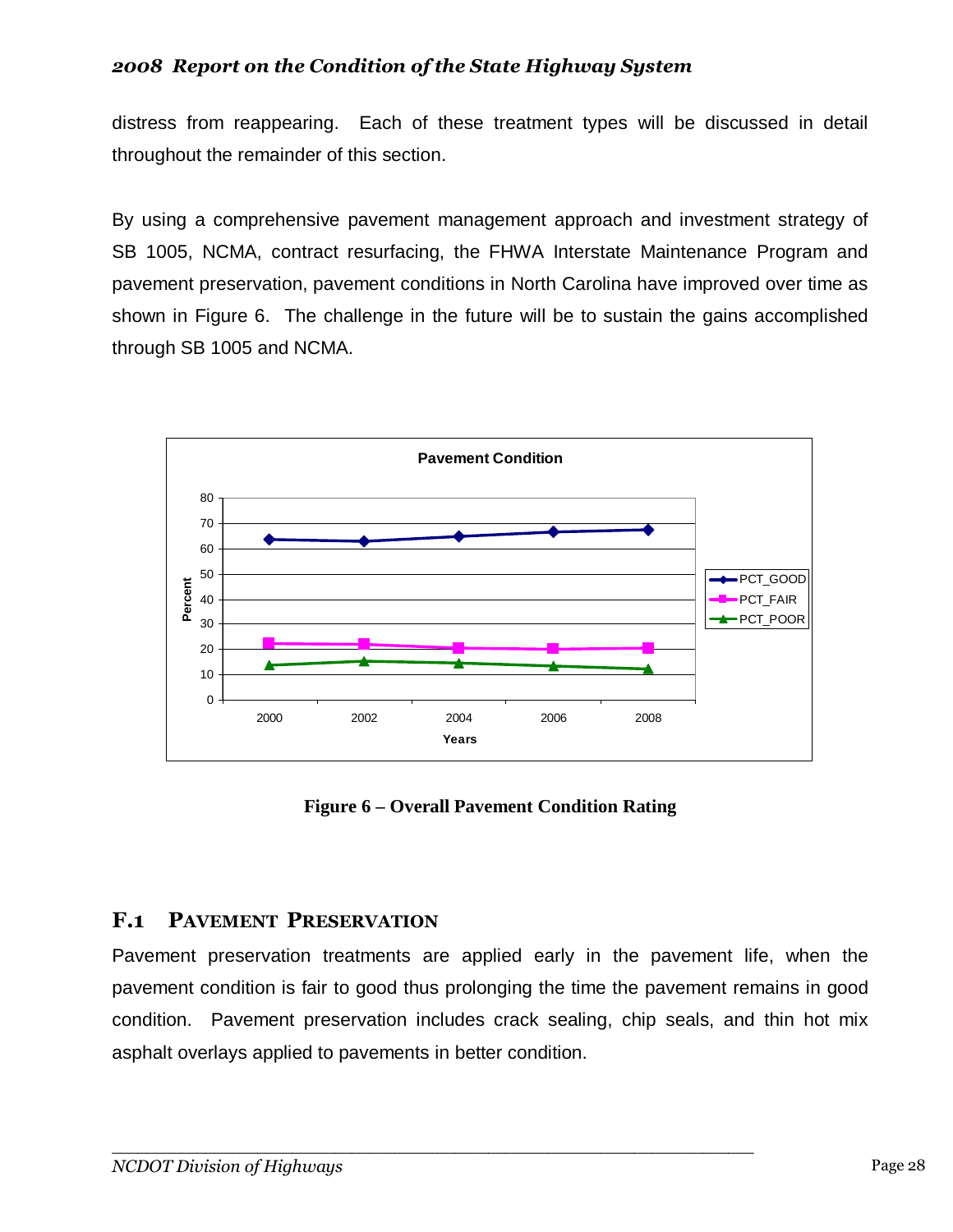The Department has expanded its preventative maintenance and preservation programs by using chip seals, slurry seals, microsurfacing, and thin (less than 1") hot mix asphalt. These treatments are most effective if applied when the pavement is in fair to good condition. Selection of sites for preservation activities is frequently based on the routine pavement condition survey ratings shown in Table 1.

These relatively low-cost treatments seal off the pavement surface, recondition the underlying asphalt, and provide a refreshed driving surface for about one-third the cost of a hot mixed asphalt surface. The average life of these treatments is about 6 to 9 years; however, some are performing adequately for over 12 years.

Crack sealing of flexible pavements and cleaning and resealing of joints in rigid pavements are also cost-effective preservation strategies. Crack sealing can prevent water intrusion into the material below the asphalt layers. This water intrusion can soften the base materials or subgrade, resulting in full depth pavement failures and more costly repairs.



**Preservation** Crack Sealing



**Preservation** Bituminous Surface Treatment

In its chip seal operations, the Department has begun using asphalt emulsions with polymer additives to improve the performance of surface treatments and to expand their use to higher traffic volume roadways. The Department is also beginning to develop preservation projects for rigid pavements, often to address ride quality issues on concrete pavements that are otherwise performing well.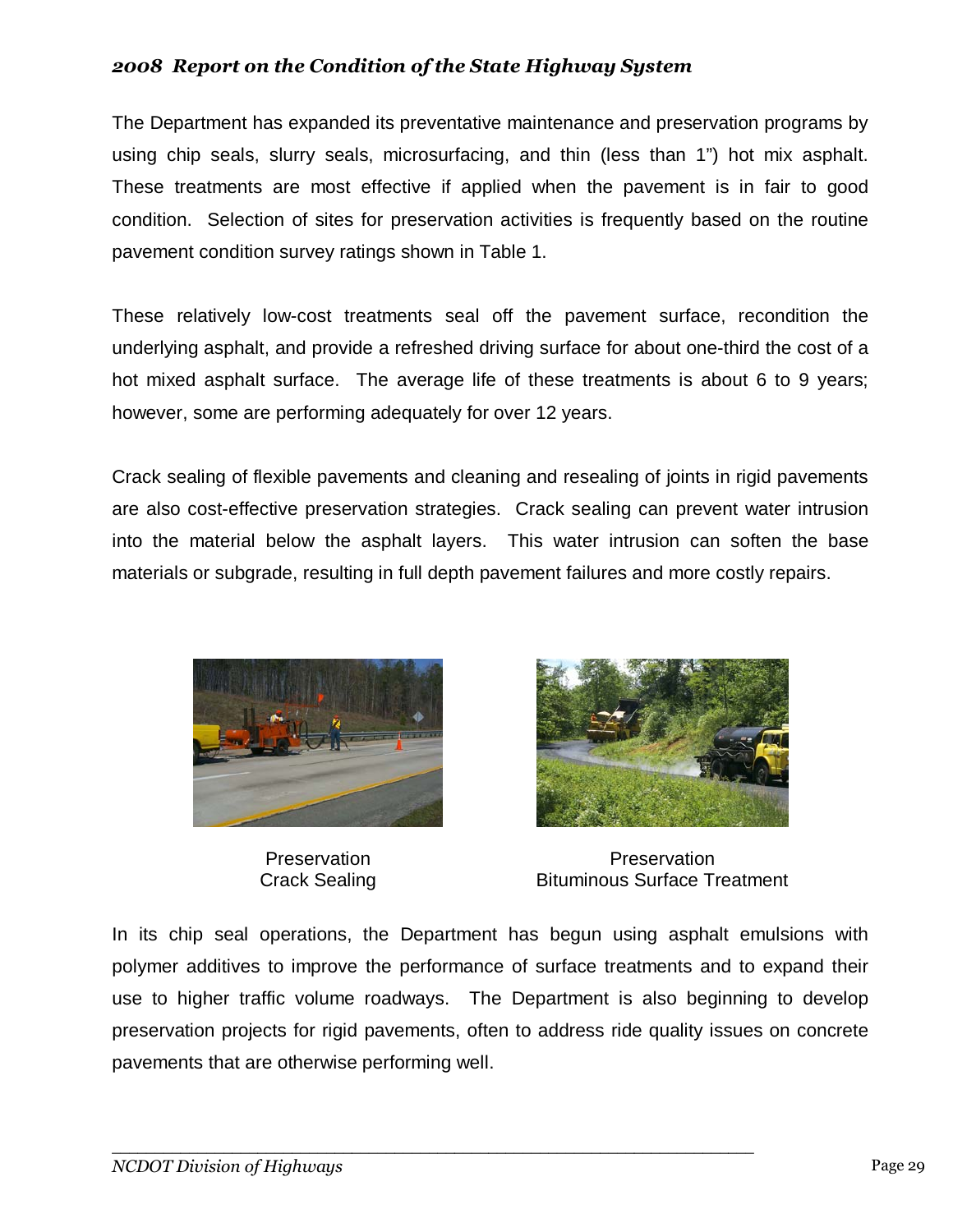## **F.2 CONTRACT RESURFACING**

Resurfacing is necessary when the pavement condition falls to the fair category and some full depth patching may also be required to restore the pavement structure. Resurfacing increases the pavement thickness, usually by 1 to 2 inches and is cost effective for low to medium levels of traffic and on high volume roads where the pavement is in good condition.

The Contract Resurfacing Program provides funding for the resurfacing of the paved road system with hot mixed asphalt. Resurfacing provides a renewed driving surface and improved ride quality, and must occur intermittently to avoid costly patching and frequent maintenance. Research has shown that roadways deteriorate very slowly when initially constructed, but that the rate of deterioration increases with increasing age and traffic loading. The goal is to resurface roads prior to the sharp downward trend in pavement condition rating. The high rate of population growth experienced in North Carolina in the last 10 years translates into higher traffic volumes and vehicle miles traveled (VMT), both of which put additional strain on our pavement infrastructure. The increased population has caused both an increase in automobile traffic and a larger and heavier freight industry.



*\_\_\_\_\_\_\_\_\_\_\_\_\_\_\_\_\_\_\_\_\_\_\_\_\_\_\_\_\_\_\_\_\_\_\_\_\_\_\_\_\_\_\_\_\_\_\_\_\_\_\_\_\_\_\_\_\_\_\_\_\_\_\_\_\_\_\_\_\_\_\_\_\_\_\_* 



Resurfacing Resurfacing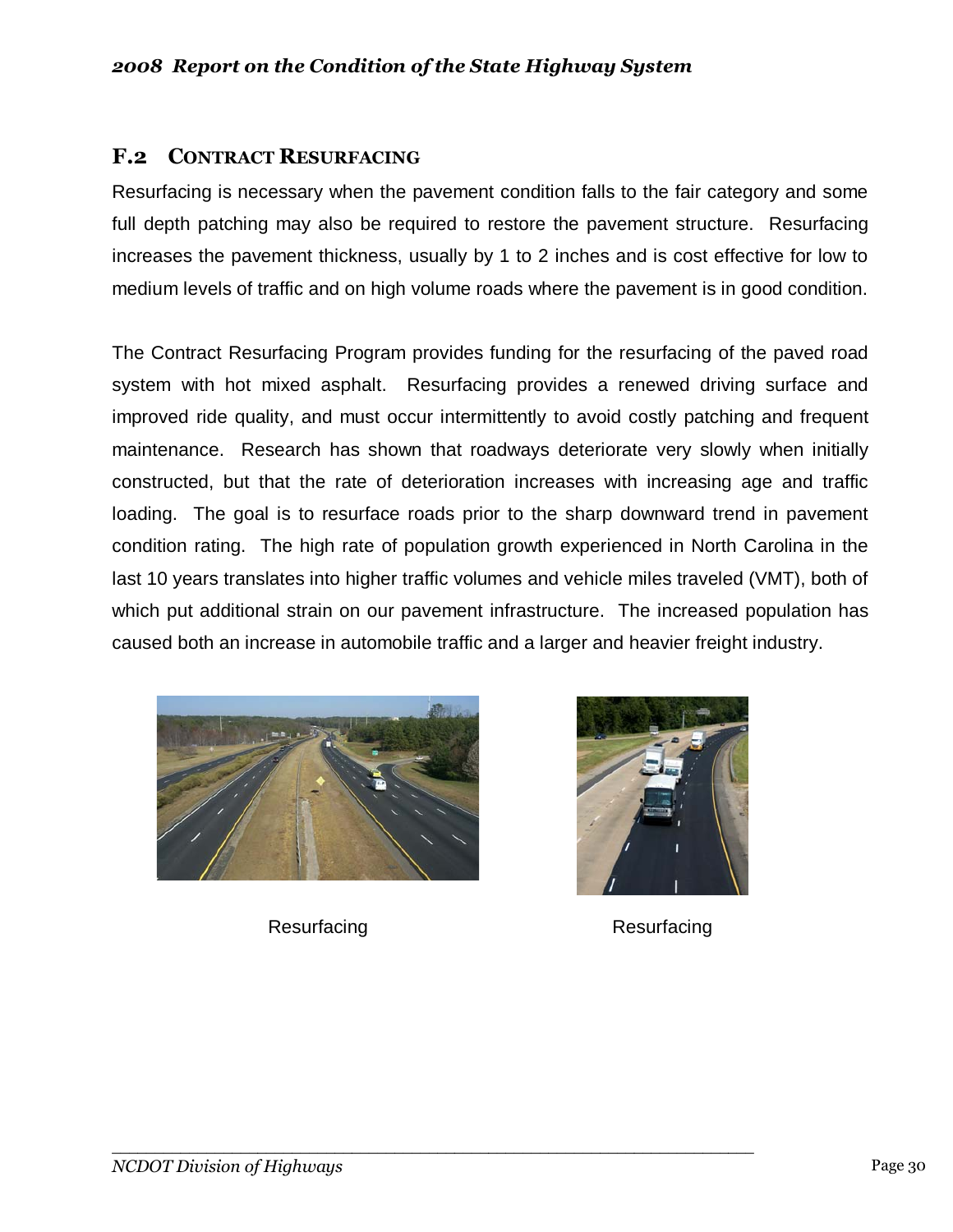## **F.3 PAVEMENT REHABILITATION**

Pavement rehabilitation generally restores pavement condition and increases pavement structure by the addition of multiple lifts of hot mixed asphalt. An example of a rehabilitation treatment would be to mill out existing cracked asphalt, replace it with a larger stone mix, and overlay with two lifts of surface course. Failure to use a program of maintenance, preservation, resurfacing and rehabilitation will result in widespread pavement failure requiring reconstruction. As one moves through this series of treatment classes, costs increase dramatically so it is more economical to maintain and preserve a pavement in good condition than to let it fall into a state of disrepair that would result in costly rehabilitation and reconstruction.





Rehabilitation **Reconstruction** 

NCDOT has calculated the funding required to bring the road network to the established performance targets. This calculation does not include funding for the Interstate System as it is anticipated that the Transportation Improvement Program will address these needs. The funding needed to maintain, preserve, resurface and rehabilitate our pavements does not include any funds for capacity expansion (widening).

NCDOT utilized the funds from the legislative initiatives, SB 1005 and NCMA, to rehabilitate and modernize both primary and secondary routes throughout North Carolina. These programs invested over \$1 billion to improve and preserve our state's road and bridges. Many of these projects provided much needed strengthening of the pavement structures to address current and future traffic volumes. The challenge will be to protect this investment with timely follow-up maintenance and preservation.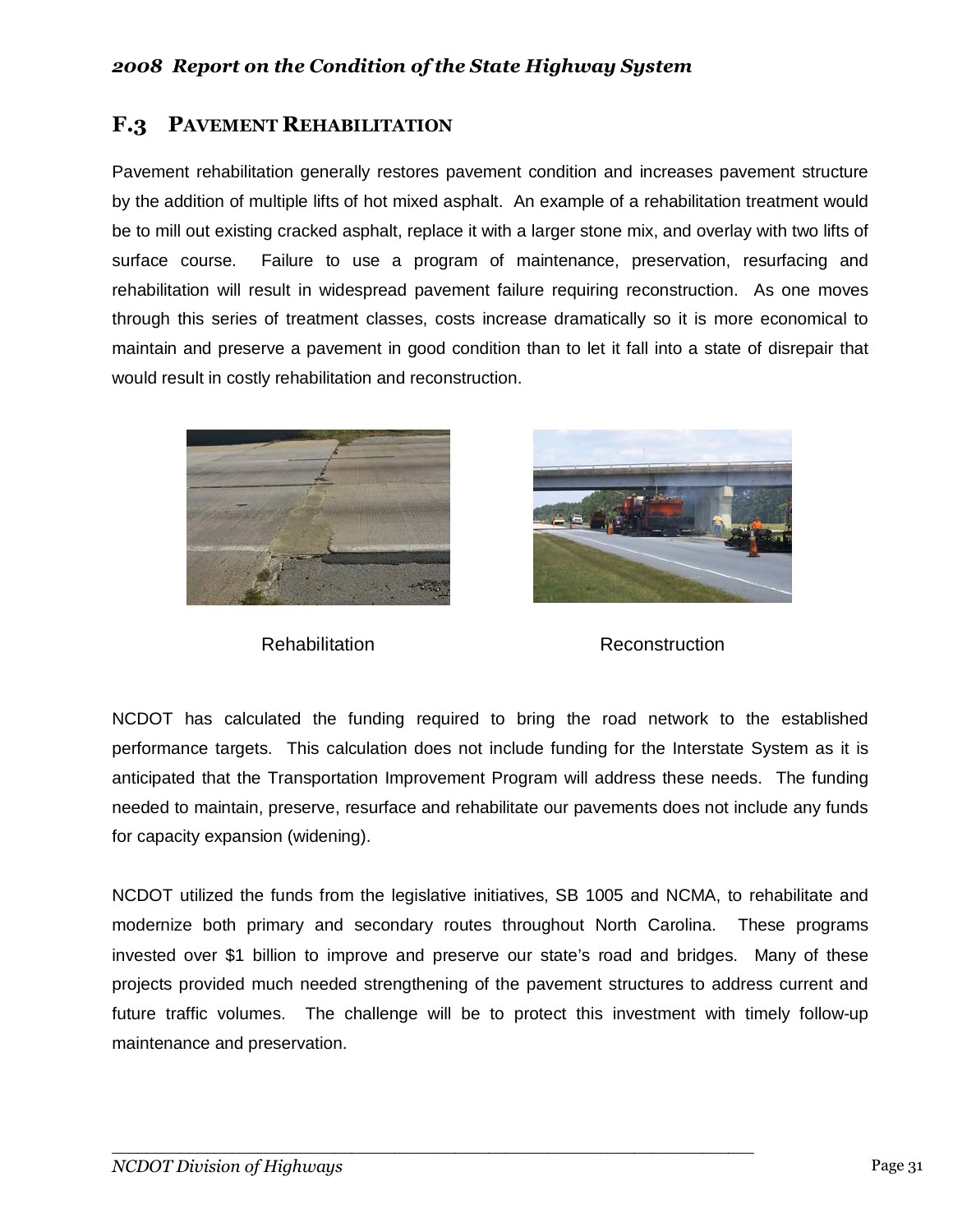## **G. SUMMARY AND CONCLUSIONS**

As has been shown, the revised G.S. 136-44.3, requires the Department of Transportation to demonstrate the costs to meet and sustain performance targets for the primary and secondary highway systems including routine maintenance, system preservation and rehabilitation projects. This report is intended to provide the Joint Legislative Transportation Oversight Committee with an accurate analysis of the condition of the state highway system and the funding needed to provide the Department's target levels of service. Throughout this report, the annual cost to meet and sustain the established performance standards are identified and described. These performance standards drive the Department's road and bridge maintenance operations funding needs.

Each year, the completion of new and wider freeways along with the paving of approximately 200-300 miles of secondary roads a year places an additional burden on the maintenance budget. Add to that the rising cost of materials, and it becomes clear that as funding remains constant the level of service on our highways begins to deteriorate. As shown in the following charts, when funding remains stagnate, the percent of pavements in good condition drops from 70% to 47% in a seven year period. And likewise, roadway performance falls from 82 to 72 while bridge performance falls from 68 to 60.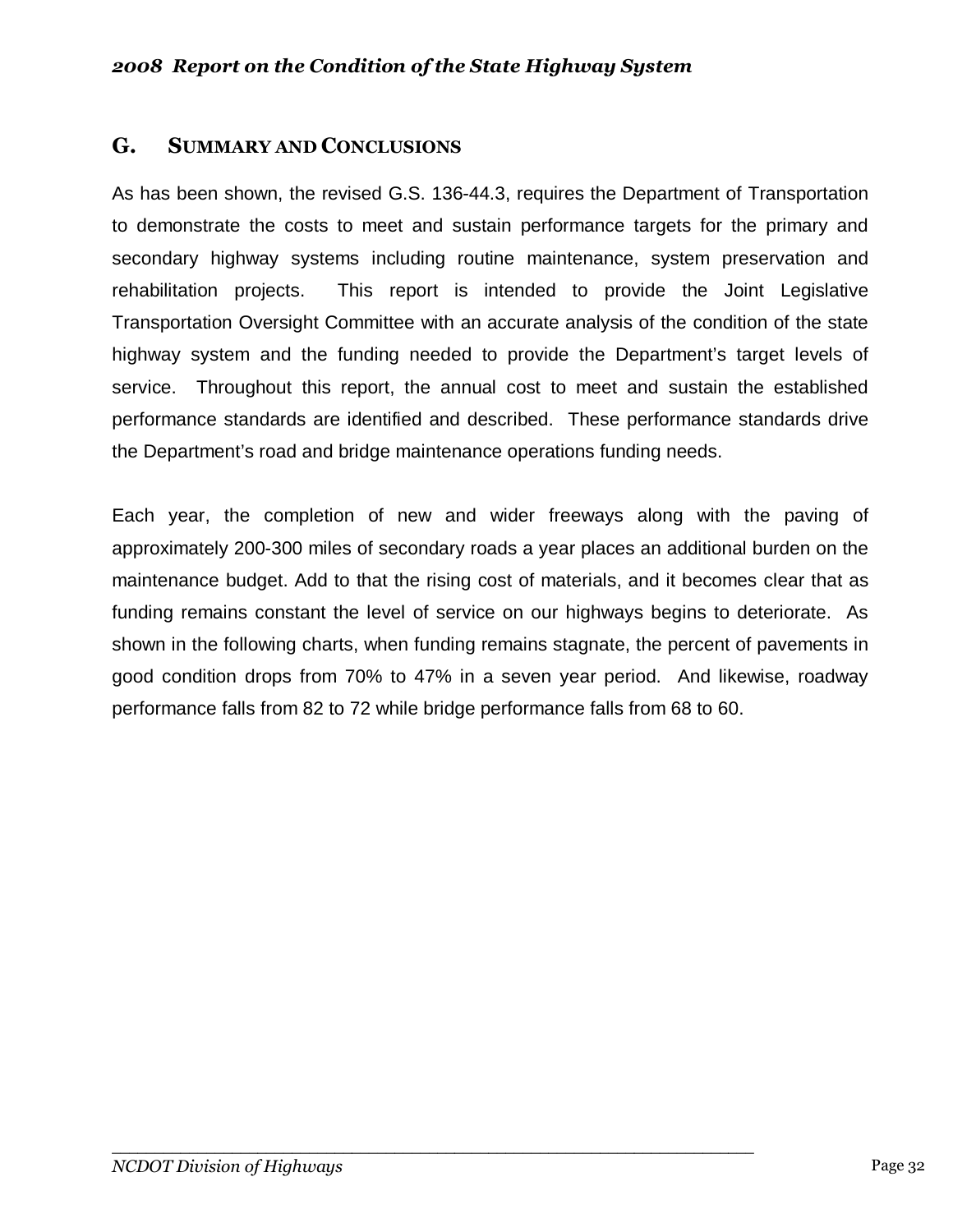

**Figure 7 – Projected Pavement Ratings** 



**Figure 8 – Projected Roadway Level of Service**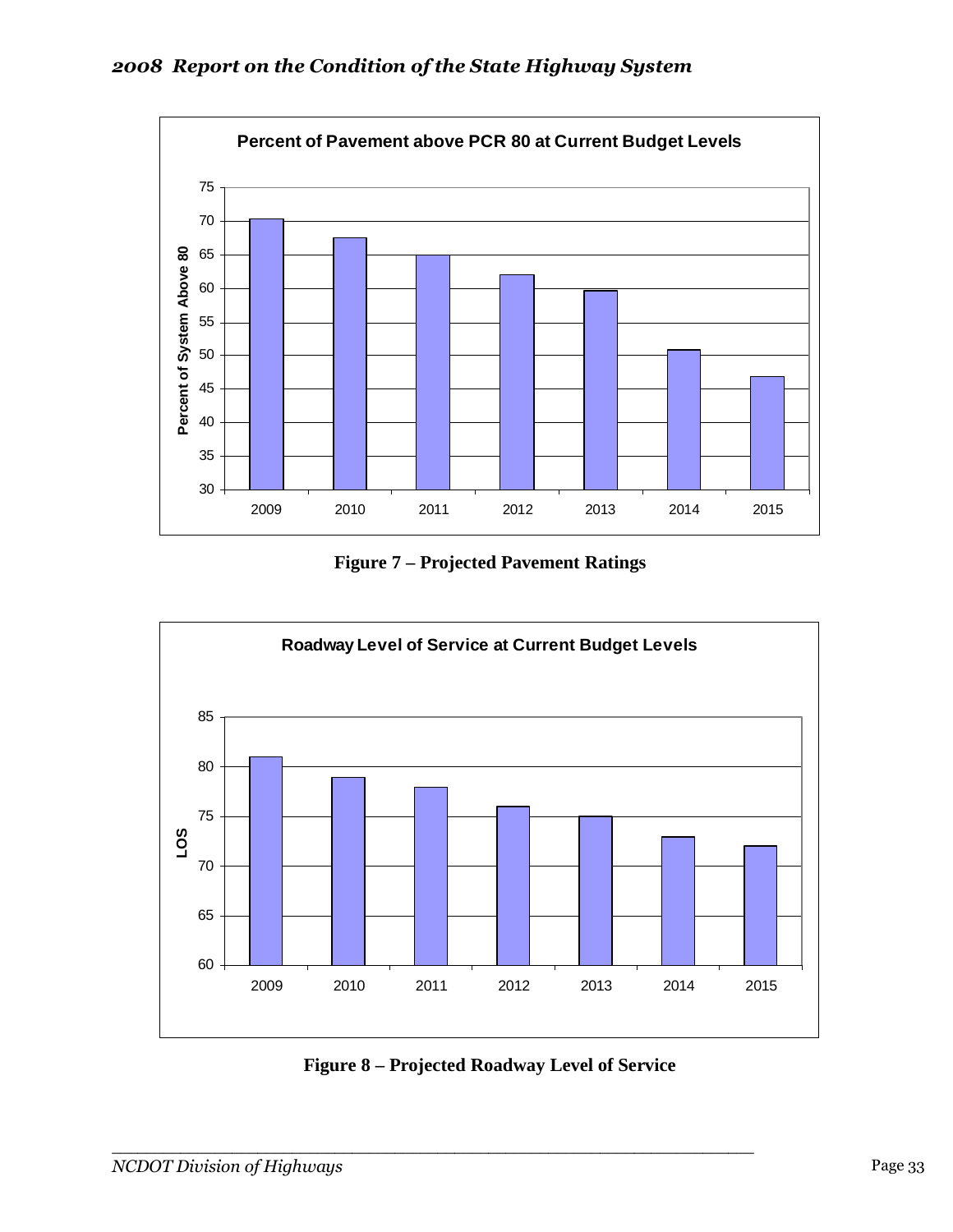

**Figure 9 – Projected Bridge Condition** 

To provide the established level of service indicated in this document, adequate funding levels must be available. Table 2 below summarizes the funding levels needed to meet and sustain the established performance standards for maintenance and operations of the primary and secondary highway systems as required by G.S. 136-44.3.

| Category                                                 | <b>Funding Needs (Millions)</b> |
|----------------------------------------------------------|---------------------------------|
| Roadway Maintenance                                      | \$748.48                        |
| <b>Bridge Maintenance</b>                                | \$89.12                         |
| <b>Highway Operations</b>                                | \$70.01                         |
| Disasters & Emergencies                                  | \$15.00                         |
| <b>Contract Resurfacing</b>                              | \$443.85                        |
| <b>Pavement &amp; Bridge Preservation</b>                | \$308.96                        |
| <b>Total Maintenance &amp; Preservation Needs</b>        | \$1,675.42                      |
| <b>System Rehabilitation</b><br>$\bullet$ $\blacksquare$ | \$407.51                        |

## **Table 2 – Funding Needs**

Based on this funding level, the Department would propose to develop a statewide annual maintenance funding plan consistent with the funding shown in Appendix D. This plan would not only allow the Department to sustain the established levels of service, but would also address some of the major highway rehabilitation needs identified by this report.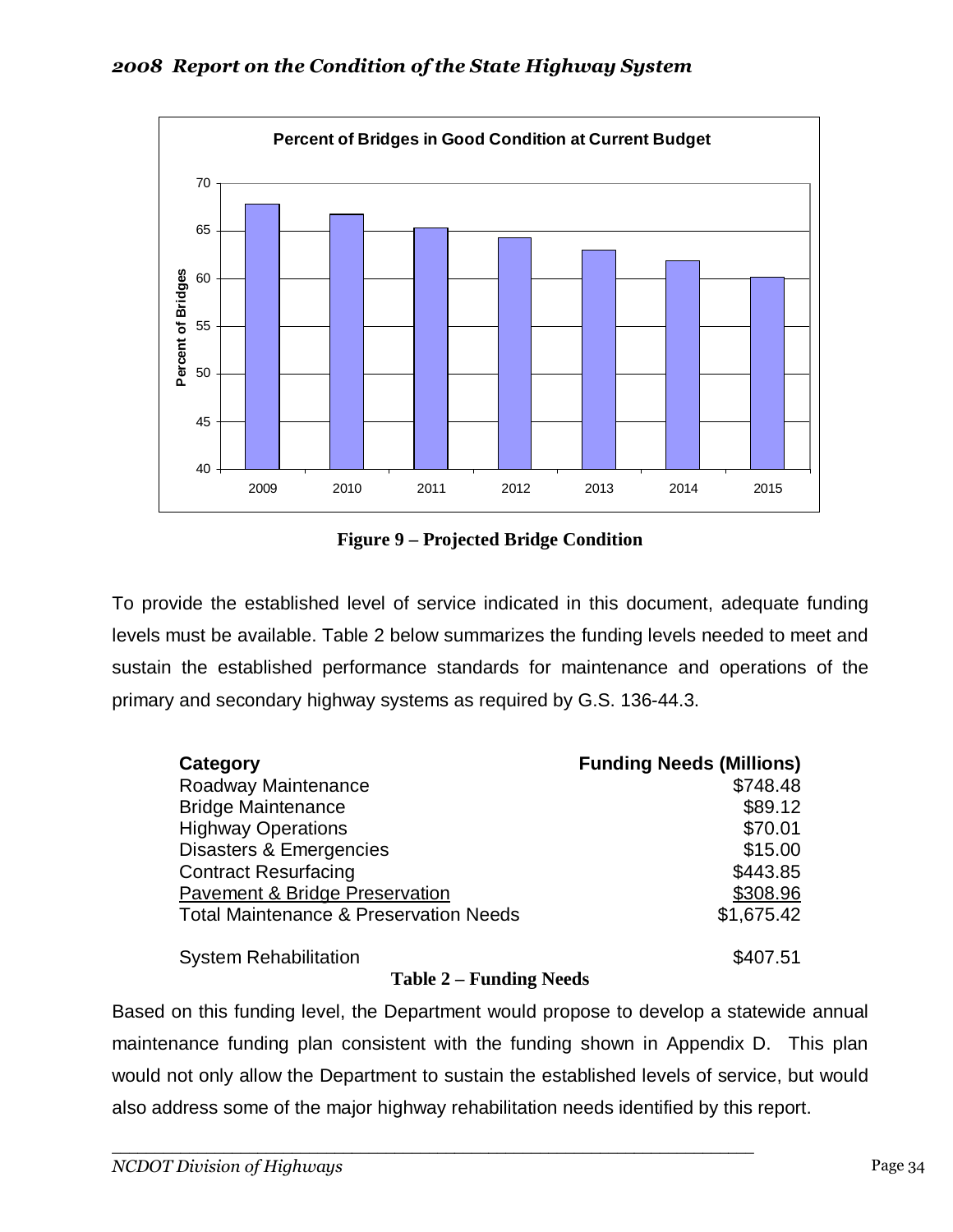# **APPENDIX INDEX**

| <b>Lane Mile Calculations</b>             | Appendix A |
|-------------------------------------------|------------|
| <b>Bridge Deck Calculations</b>           | Appendix A |
| Lane Miles vs Traffic Growth Calculations | Appendix B |
| Performance Measures and Targets          | Appendix C |
| 7-Year Funding Projection Table           | Appendix D |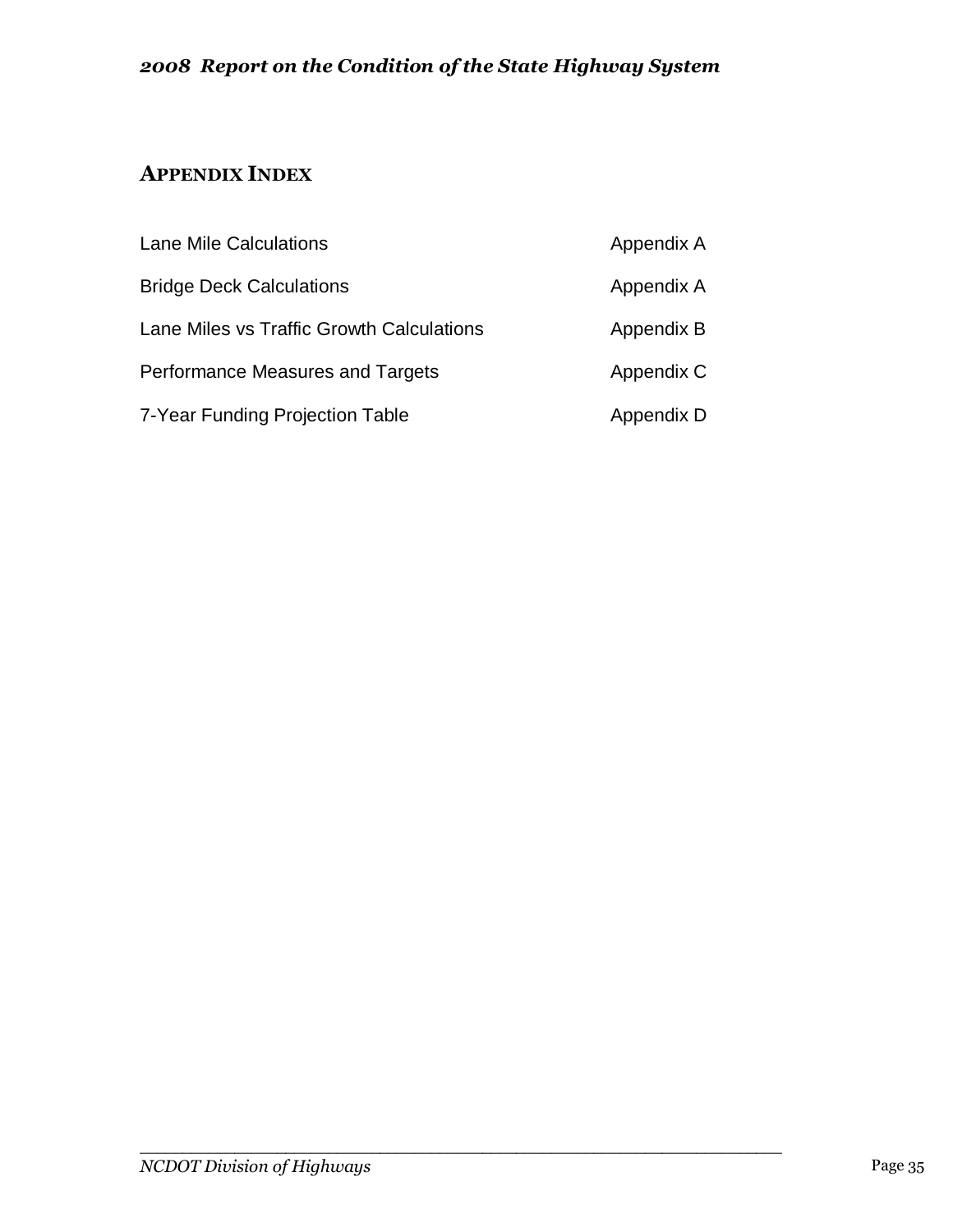| LAVEN LAHE MILES |                                              |                  |              |                |                |  |  |  |  |  |  |  |  |
|------------------|----------------------------------------------|------------------|--------------|----------------|----------------|--|--|--|--|--|--|--|--|
|                  | <b>Lane Miles</b><br><b>Cumulative Total</b> |                  |              |                |                |  |  |  |  |  |  |  |  |
| Year             | <b>Primary</b>                               | <b>Secondary</b> | <b>Total</b> | <b>Mileage</b> | <b>Percent</b> |  |  |  |  |  |  |  |  |
| 1997             | 36,547                                       | 110,221          | 146,768      |                |                |  |  |  |  |  |  |  |  |
| 1998             | 36,900                                       | 113,706          | 150,606      | 3,838          | 2.6%           |  |  |  |  |  |  |  |  |
| 1999             | 36,978                                       | 115,279          | 152,257      | 5,489          | 3.7%           |  |  |  |  |  |  |  |  |
| 2000             | 37,483                                       | 116,877          | 154,360      | 7,592          | 5.2%           |  |  |  |  |  |  |  |  |
| 2001             | 37,791                                       | 118,169          | 155,960      | 9,192          | 6.3%           |  |  |  |  |  |  |  |  |
| 2002             | 37,791                                       | 118,169          | 155,960      | 9,192          | 6.3%           |  |  |  |  |  |  |  |  |
| 2003             | 38,093                                       | 120,499          | 158,592      | 11,824         | 8.1%           |  |  |  |  |  |  |  |  |
| 2004             | 38,444                                       | 121,339          | 159,783      | 13,015         | 8.9%           |  |  |  |  |  |  |  |  |
| 2005             | 38,698                                       | 121,911          | 160,609      | 13,841         | 9.4%           |  |  |  |  |  |  |  |  |
| 2006             | 40,678                                       | 120,830          | 161,508      | 14,740         | 10.0%          |  |  |  |  |  |  |  |  |
| 2007             | 40,960                                       | 121,780          | 162,740      | 15,972         | 10.9%          |  |  |  |  |  |  |  |  |

**Paved Lane Miles** 

| <b>Bridge Deck Area</b> |                         |                            |                          |                |                      |                |  |  |  |  |  |
|-------------------------|-------------------------|----------------------------|--------------------------|----------------|----------------------|----------------|--|--|--|--|--|
|                         |                         |                            | <b>Cumulative Change</b> |                | <b>Yearly Change</b> |                |  |  |  |  |  |
| Year                    | Total<br><b>Bridges</b> | <b>Bridge Deck</b><br>Area | <b>Square Feet</b>       | <b>Percent</b> | <b>Square Feet</b>   | <b>Percent</b> |  |  |  |  |  |
| 1997                    | 17,077                  | 67,794,862                 |                          |                |                      |                |  |  |  |  |  |
| 1998                    | 17,145                  | 68,829,594                 | 1,034,732                | 1.5%           | 1,034,732            | 1.5%           |  |  |  |  |  |
| 1999                    | 17,263                  | 69,679,605                 | 1,884,743                | 2.8%           | 850,011              | 1.2%           |  |  |  |  |  |
| 2000                    | 17,410                  | 71,298,167                 | 3,503,305                | 5.2%           | 1,618,562            | 2.3%           |  |  |  |  |  |
| 2001                    | 17,463                  | 72,290,160                 | 4,495,298                | 6.6%           | 991,993              | 1.4%           |  |  |  |  |  |
| 2002                    | 17,526                  | 75,342,236                 | 7,547,374                | 11.1%          | 3,052,075            | 4.2%           |  |  |  |  |  |
| 2003                    | 17,635                  | 76,391,052                 | 8,596,190                | 12.7%          | 1,048,817            | 1.4%           |  |  |  |  |  |
| 2004                    | 17,775                  | 78,399,401                 | 10,604,539               | 15.6%          | 2,008,349            | 2.6%           |  |  |  |  |  |
| 2005                    | 17,848                  | 79,750,414                 | 11,955,552               | 17.6%          | 1,351,013            | 1.7%           |  |  |  |  |  |
| 2006                    | 17,979                  | 82,154,308                 | 14,359,446               | 21.2%          | 2,403,894            | 3.0%           |  |  |  |  |  |
| 2007                    | 18,018                  | 83,507,651                 | 15,712,789               | 23.2%          | 1,353,343            | 1.6%           |  |  |  |  |  |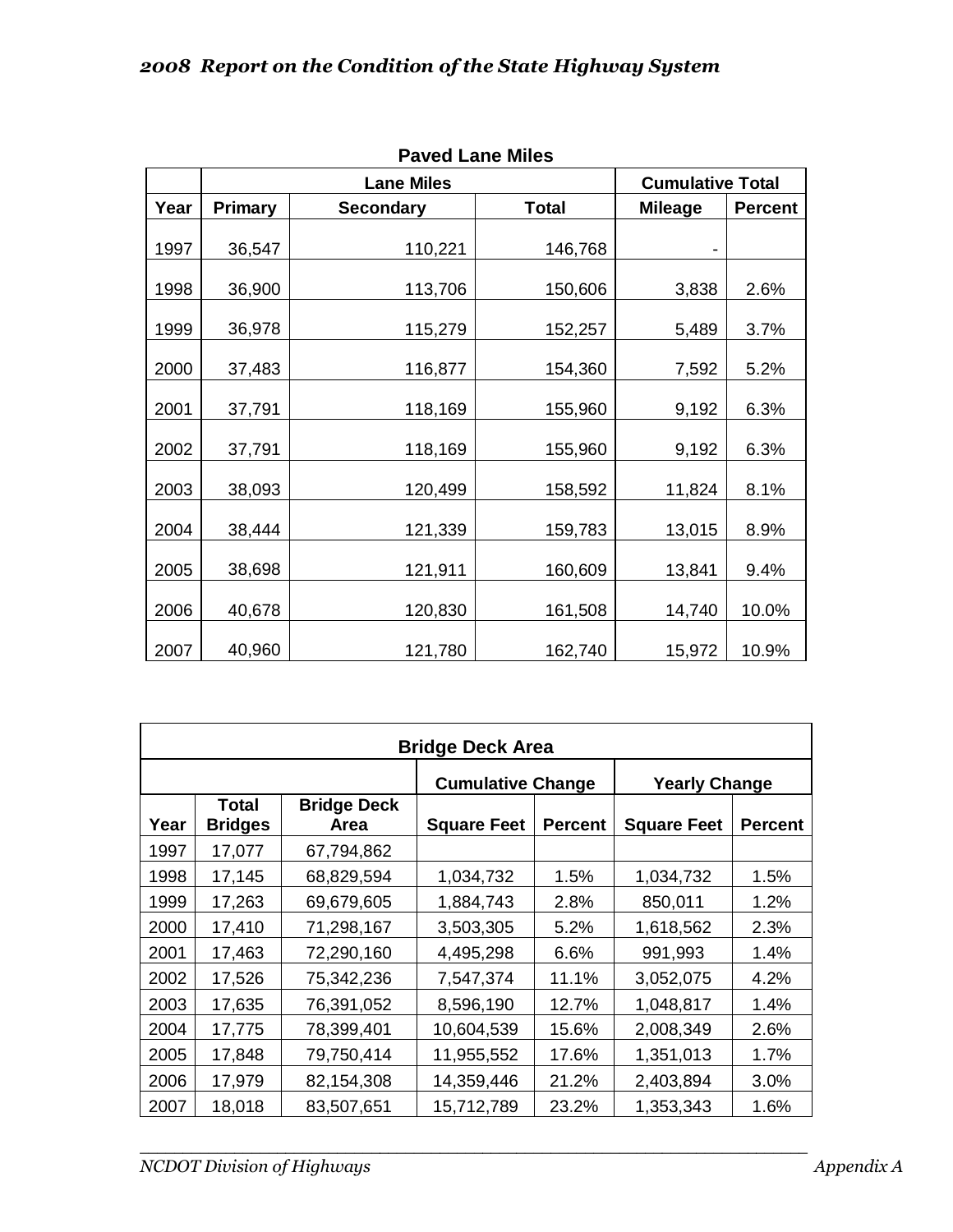| Lane Miles vs. Traffic Growth<br>(1997 Base Year) |                   |                   |          |                   |  |  |  |  |  |  |
|---------------------------------------------------|-------------------|-------------------|----------|-------------------|--|--|--|--|--|--|
|                                                   | <b>Actual VMT</b> | <b>Actual</b>     | % Growth | % Growth          |  |  |  |  |  |  |
| Years                                             | (Millions)        | <b>Lane Miles</b> | VMT      | <b>Lane Miles</b> |  |  |  |  |  |  |
| 1997                                              | 81,893            | 146,768           |          |                   |  |  |  |  |  |  |
| 1998                                              | 85,282            | 150,606           | 4.1%     | 2.6%              |  |  |  |  |  |  |
| 1999                                              | 87,760            | 152,257           | 7.2%     | 3.7%              |  |  |  |  |  |  |
| 2000                                              | 89,254            | 154,360           | 9.0%     | 5.2%              |  |  |  |  |  |  |
| 2001                                              | 91,571            | 155,960           | 11.8%    | 6.3%              |  |  |  |  |  |  |
| 2002                                              | 92,893            | 155,960           | 13.4%    | 6.3%              |  |  |  |  |  |  |
| 2003                                              | 93,763            | 158,592           | 14.5%    | 8.1%              |  |  |  |  |  |  |
| 2004                                              | 95,627            | 159,783           | 16.8%    | 8.9%              |  |  |  |  |  |  |
| 2005                                              | 100,861           | 160,609           | 23.2%    | 9.4%              |  |  |  |  |  |  |
| 2006                                              | 101,648           | 161,508           | 24.1%    | 10.0%             |  |  |  |  |  |  |
| 2007                                              | 103,598           | 162,740           | 26.5%    | 10.9%             |  |  |  |  |  |  |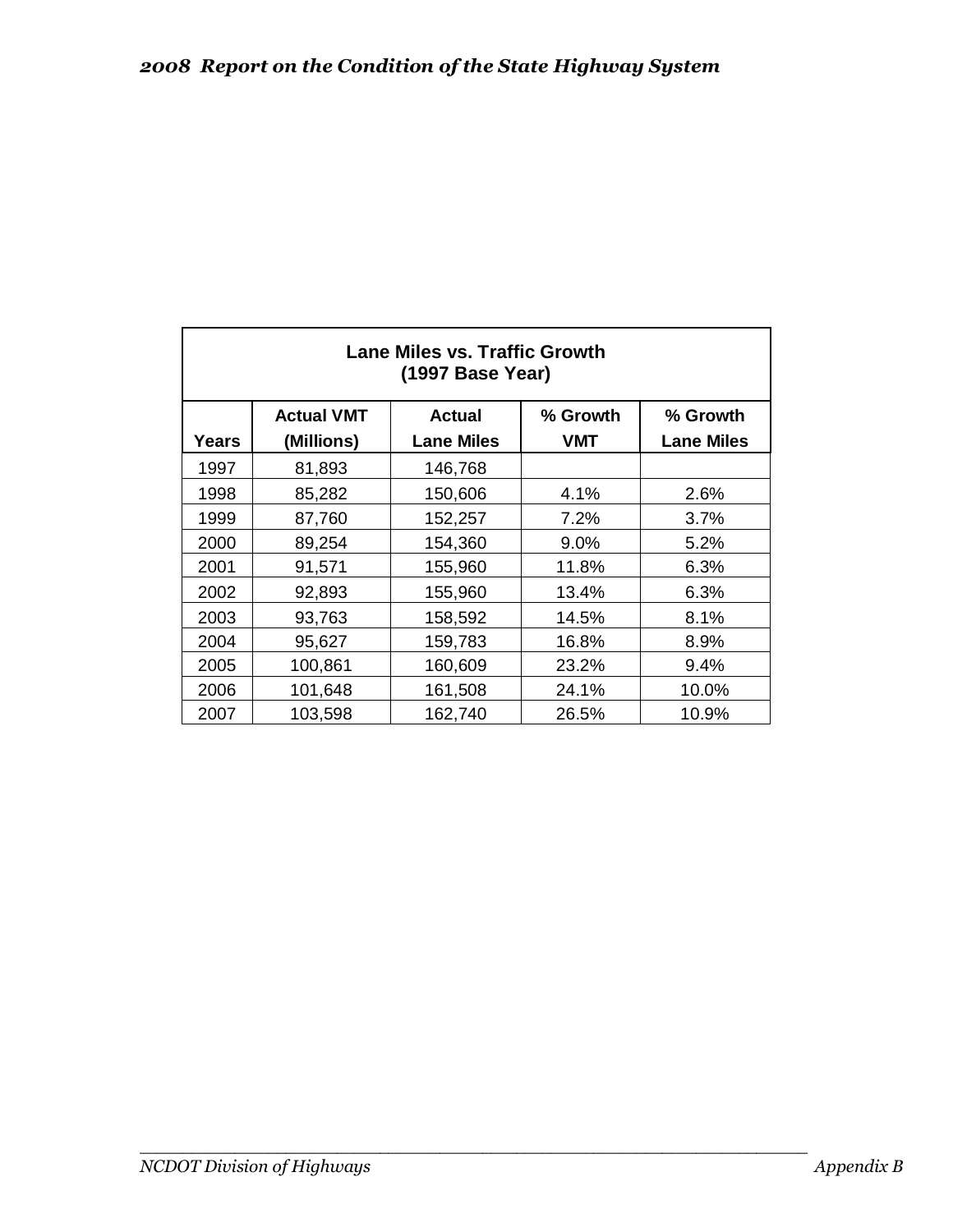|                    | Roadway                             |                                                                                     | Primary<br>Interstate |            |        |            | <b>Secondary</b> |            |  |
|--------------------|-------------------------------------|-------------------------------------------------------------------------------------|-----------------------|------------|--------|------------|------------------|------------|--|
|                    |                                     |                                                                                     | 2008                  | State Avg. | 2008   | State Avg. | 2008             | State Avg. |  |
|                    | <b>ELEMENT</b>                      | PERFORMANCE MEASURE                                                                 | Target                | Score      | Target | Score      | Target           | Score      |  |
| SHLD &<br>DITCH    | Low Shoulder                        | No dropoff's greater than 2 inches                                                  | 95                    | 90         | 95     | 86         | 92               | 90         |  |
|                    | <b>High Shoulder</b>                | No shoulders higher than 1 inch                                                     | 95                    | 82         | 95     | 92         | 92               | 93         |  |
|                    | <b>Lateral Ditches</b>              | No blocked, eroded or non functioning ditches                                       | 95                    | 93         | 95     | 93         | 92               | 92         |  |
|                    | Crossline Pipe (Blocked) < 54"      | Greater than 50% diameter open                                                      | 95                    | 97         | 90     | 87         | 85               | 86         |  |
|                    | Crossline Pipe (Damaged) < 54"      | No damage or structural deficiency                                                  | 95                    | 99         | 90     | 96         | 85               | 93         |  |
| DRAINAGE           | Curb & Gutter (Blocked)             | No obstruction greater than 2 inches for 2 feet                                     | 95                    | 94         | 92     | 94         | 92               | 96         |  |
|                    | Curb & Gutter (Damaged)             | No damage                                                                           | 95                    | 99         | 92     | 98         | 92               | 98         |  |
|                    | Drop Inlets, CB's, etc (Blocked)    | Grates and inlets not blocked greater than 50%                                      | 98                    | 86         | 95     | 90         | 92               | 91         |  |
|                    | Drop inlets, CB's, etc (Damaged)    | Inlets and outlets are not damaged                                                  | 98                    | 93         | 95     | 95         | 92               | 96         |  |
| ROADSIDE<br>APPURT | Guardrail/Cable/Median Barrier/Conc | Rail is functional                                                                  | 99                    | 100        | 97     | 99         | 95               | 99         |  |
|                    | <b>ROW Fence</b>                    | Functioning as designed and undamaged                                               | 94                    | 96         | 94     | 98         | N/A              | N/A        |  |
|                    | <b>Stormwater Devices</b>           | Functioning as designed                                                             | 90                    | 89         | N/A    | N/A        | N/A              | N/A        |  |
|                    | <b>Impact Attenuators</b>           | Properly functioning as designed and operational                                    | 99                    | 98         | 97     | 94         | N/A              | N/A        |  |
|                    | Mowing                              | Grass height not to exceed 15 inches                                                | 90                    | 59         | 85     | 65         | 80               | 69         |  |
|                    |                                     |                                                                                     |                       |            |        |            |                  |            |  |
|                    | <b>Brush &amp; Tree Control</b>     | Vertical clearance of 15 feet over roadway and 10' back of ditch or shoulder point  | 90                    | 85         | 85     | 71         | 80               | 67         |  |
|                    | <b>Turf Condition</b>               | Free of bare, dead, diseased, distressed, or weedy areas                            | 90                    | 73         | 85     | 83         | 80               | 88         |  |
| ROADSIDE           |                                     | Vegetation height around guardrail does not exceed bottom of rail, and uniform with |                       |            |        |            |                  |            |  |
|                    | <b>Uncontrolled Growth</b>          | roadside at signs                                                                   | 70                    | 71         | 65     | 47         | 60               | 43         |  |
|                    | Litter & Debris Control             | Less than 100 pieces of litter or debris                                            | 90                    | 45         | 85     | 72         | 80               | 84         |  |
|                    |                                     |                                                                                     |                       |            |        |            |                  |            |  |
|                    | Landscape Beds                      | Free of dead or damaged plant material, decomposed mulch, unwanted vegetation       | 90                    | 79         | 90     | 80         | N/A              | N/A        |  |
|                    | Rest Areas & Welcome Center         | <b>Condition Rating</b>                                                             | 90                    | 91         | 90     | 92         | N/A              | N/A        |  |
|                    | Long line pavement markings         | Present, visible and reflective at night                                            | 95                    | 58         | 90     | 69         | 80               | 52         |  |
|                    | Words % Symbols                     | Present, visible and reflective at night                                            | 95                    | 92         | 90     | 83         | 80               | 76         |  |
|                    | <b>Pavement Markers</b>             | Present and reflective                                                              | 95                    | 37         | 85     | 50         | N/A              | N/A        |  |
| <b>TRAFFIC/ITS</b> | Signs ground                        | Visible and legible                                                                 | 92                    | 94         | 85     | 89         | 85               | 86         |  |
|                    | Overhead Signs                      | Visible and legible                                                                 | 92                    | 99         | 85     | 95         | N/A              | N/A        |  |
| <b>PVMT</b>        | <b>Pym't Shoulder Condition</b>     | Pavement failures are repaired                                                      | 90                    | 79         | 85     | 83         | 80               | 71         |  |
|                    | Asphalt pavement repair             | Potholes fixed, rut depths < 25", cracks > 5" sealed                                | 95                    | 73         | 90     | 68         | 85               | 62         |  |
|                    | <b>Total</b>                        |                                                                                     | 93                    | 83         | 90     | 83         | 86               | 81         |  |

**Red** – Did not meet target; **Green** – Met or exceeded target; **Gray** – Element was not rated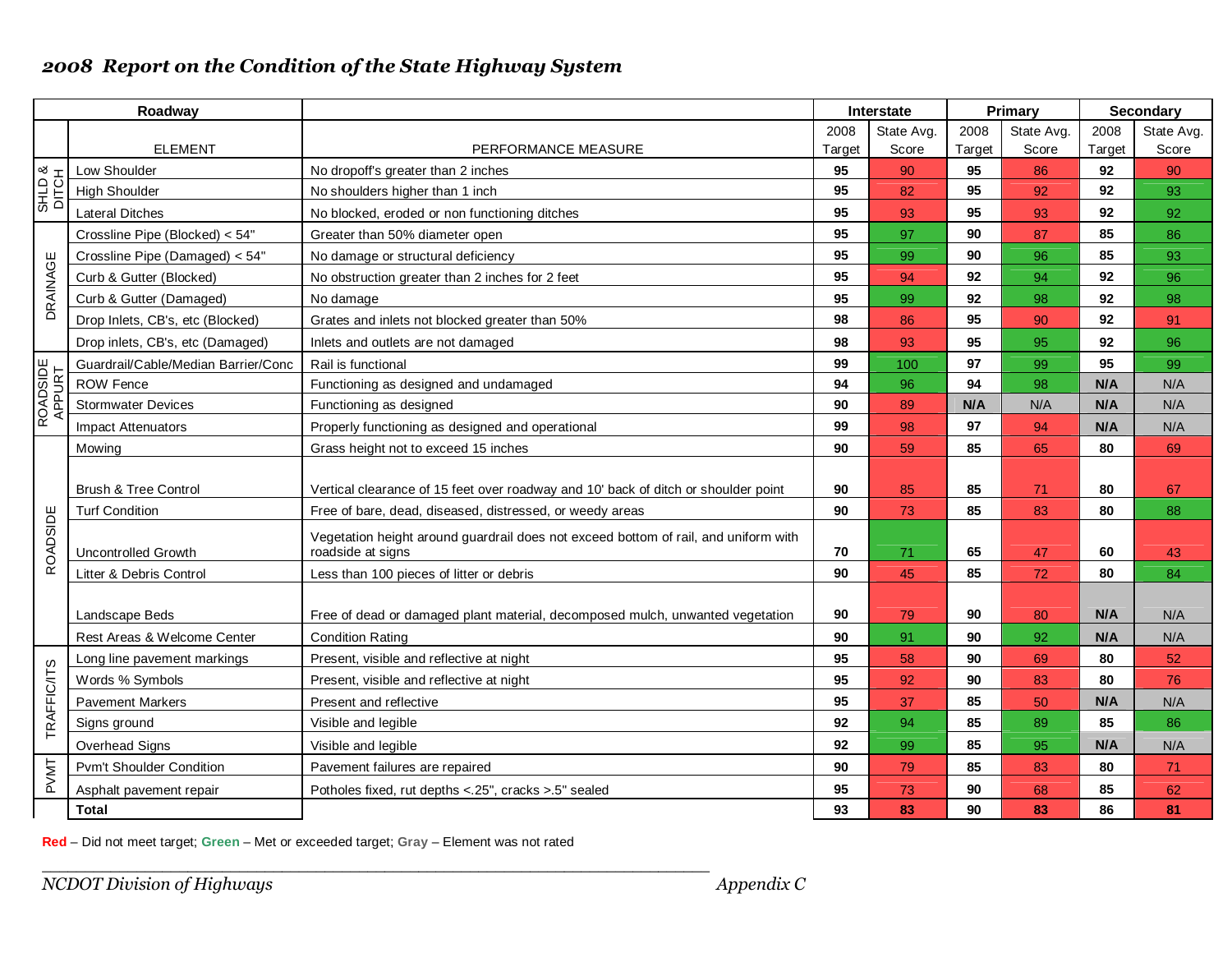|                | <b>Bridges</b>            |                             |        | <b>Interstate</b> |        | <b>Primary</b> | <b>Secondary</b> |               | <b>Statewide</b> |  |
|----------------|---------------------------|-----------------------------|--------|-------------------|--------|----------------|------------------|---------------|------------------|--|
|                |                           | <b>PERFORMANCE</b>          | 2008   | State Average     | 2008   | State Average  | 2008             | State Average | State<br>Average |  |
|                | <b>ELEMENT</b>            | <b>MEASURE</b>              | Target | Score             | Target | Score          | Target           | Score         | Score            |  |
|                | Concrete                  |                             | 85     | 84                | 80     | 79             | 75               | 83            | 81               |  |
| Deck           | Timber                    | % of decks rating less than | 85     | N/A               | 80     | 83             | 75               | 86            | 86               |  |
|                | <b>Steel Planks</b>       | or equal to 6               | 85     | N/A               | 80     | 69             | 75               | 85            | 85               |  |
| <b>Bridge</b>  | Open Grid<br><b>Steel</b> |                             | 85     | N/A               | 80     | 55             | 75               | N/A           | 50               |  |
|                | Concrete                  |                             | 90     | 84                | 85     | 63             | 80               | 66            | 65               |  |
| Superstructure | <b>Steel Planks</b>       | % of superstructure rating  | 90     | 90                | 85     | 83             | 80               | 82            | 83               |  |
|                | P/S Concrete              | less than or equal to 6     | 90     | 97                | 85     | 96             | 80               | 93            | 94               |  |
|                | Timber                    |                             | 90     | N/A               | 85     | 52             | 80               | 65            | 65               |  |
|                | Timber                    |                             | 90     | N/A               | 85     | 23             | 80               | 45            | 44               |  |
|                | Concrete Pile             | % of substructure rating    | 90     | 85                | 85     | 79             | 80               | 84            | 81               |  |
| Substructure   | <b>Steel Pile</b>         | less than or equal to 6     | 90     | 92                | 85     | 90             | 80               | 92            | 91               |  |
|                | Concrete<br><b>Piers</b>  |                             | 90     | 92                | 85     | 81             | 80               | 87            | 85               |  |

**Red** – Did not meet target; **Green** – Met or exceeded target; **Gray** – Element was not rated